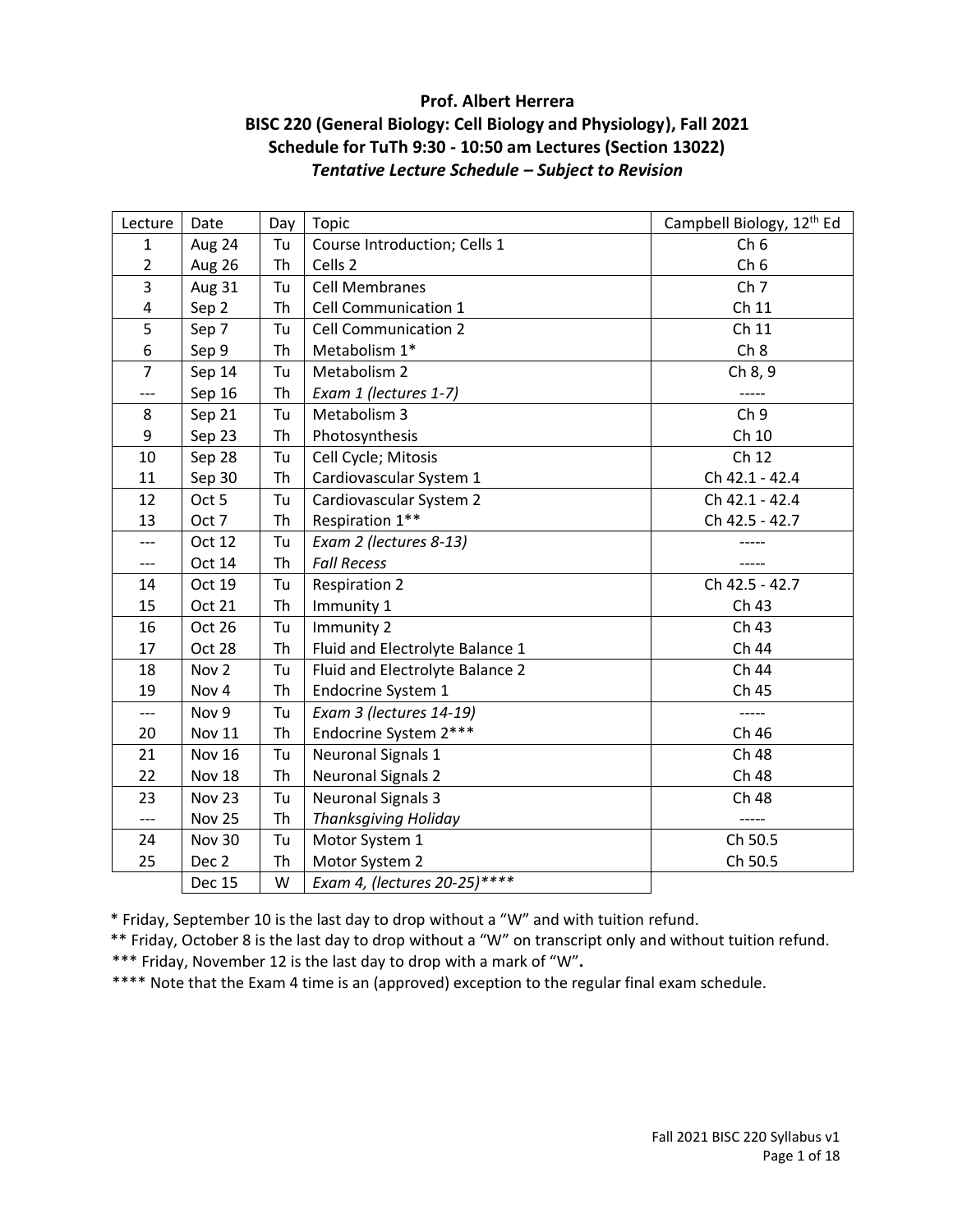# **Prof. Shirin Birjandi BISC 220 (General Biology: Cell Biology and Physiology), Fall 2021 Schedule for TuTh 6:30 - 7:50 pm Lectures (Section 13021)** *Tentative Lecture Schedule – Subject to Revision*

| Lecture                 | Date             | Day       | Topic                           | Campbell Biology, 12th Ed |
|-------------------------|------------------|-----------|---------------------------------|---------------------------|
| $\mathbf{1}$            | Aug 24           | Tu        | Course Introduction; Cells 1    | Ch <sub>6</sub>           |
| $\overline{2}$          | Aug 26           | Th        | Cells 2                         | Ch <sub>6</sub>           |
| 3                       | <b>Aug 31</b>    | Tu        | <b>Cell Membranes</b>           | Ch <sub>7</sub>           |
| $\overline{\mathbf{4}}$ | Sep 2            | <b>Th</b> | Cell Communication 1            | Ch 11                     |
| 5                       | Sep 7            | Tu        | <b>Cell Communication 2</b>     | Ch 11                     |
| 6                       | Sep 9            | Th        | Metabolism 1*                   | Ch 8                      |
| $\overline{7}$          | Sep 14           | Tu        | Metabolism 2                    | Ch 8, 9                   |
| ---                     | Sep 16           | Th        | Exam 1 (lectures 1-7)           |                           |
| 8                       | Sep 21           | Tu        | Metabolism 3                    | Ch <sub>9</sub>           |
| 9                       | Sep 23           | <b>Th</b> | Photosynthesis                  | Ch 10                     |
| 10                      | Sep 28           | Tu        | Cell Cycle; Mitosis             | Ch 12                     |
| 11                      | Sep 30           | Th        | Cardiovascular System 1         | Ch 42.1 - 42.4            |
| 12                      | Oct 5            | Tu        | Cardiovascular System 2         | Ch 42.1 - 42.4            |
| 13                      | Oct 7            | Th        | Respiration 1**                 | Ch 42.5 - 42.7            |
| $---$                   | Oct 12           | Tu        | Exam 2 (lectures 8-13)          |                           |
| $---$                   | Oct 14           | <b>Th</b> | <b>Fall Recess</b>              |                           |
| 14                      | Oct 19           | Tu        | <b>Respiration 2</b>            | Ch 42.5 - 42.7            |
| 15                      | Oct 21           | Th        | Immunity 1                      | Ch 43                     |
| 16                      | Oct 26           | Tu        | Immunity 2                      | Ch 43                     |
| 17                      | Oct 28           | Th        | Fluid and Electrolyte Balance 1 | Ch 44                     |
| 18                      | Nov <sub>2</sub> | Tu        | Fluid and Electrolyte Balance 2 | Ch 44                     |
| 19                      | Nov 4            | <b>Th</b> | Endocrine System 1              | Ch 45                     |
| ---                     | Nov 9            | Tu        | Exam 3 (lectures 14-19)         |                           |
| 20                      | <b>Nov 11</b>    | Th        | Endocrine System 2***           | Ch 46                     |
| 21                      | <b>Nov 16</b>    | Tu        | <b>Neuronal Signals 1</b>       | Ch 48                     |
| 22                      | Nov 18           | Th        | <b>Neuronal Signals 2</b>       | Ch 48                     |
| 23                      | <b>Nov 23</b>    | Tu        | <b>Neuronal Signals 3</b>       | Ch 48                     |
| $---$                   | <b>Nov 25</b>    | <b>Th</b> | <b>Thanksgiving Holiday</b>     | -----                     |
| 24                      | <b>Nov 30</b>    | Tu        | Motor System 1                  | Ch 50.5                   |
| 25                      | Dec 2            | Th        | Motor System 2                  | Ch 50.5                   |
|                         | <b>Dec 15</b>    | W         | Exam 4, (lectures 20-25)****    |                           |

\* Friday, September 10 is the last day to drop without a "W" and with tuition refund.

\*\* Friday, October 8 is the last day to drop without a "W" on transcript only and without tuition refund.

\*\*\* Friday, November 12 is the last day to drop with a mark of "W"**.**

\*\*\*\* Note that the Exam 4 time is an (approved) exception to the regular final exam schedule.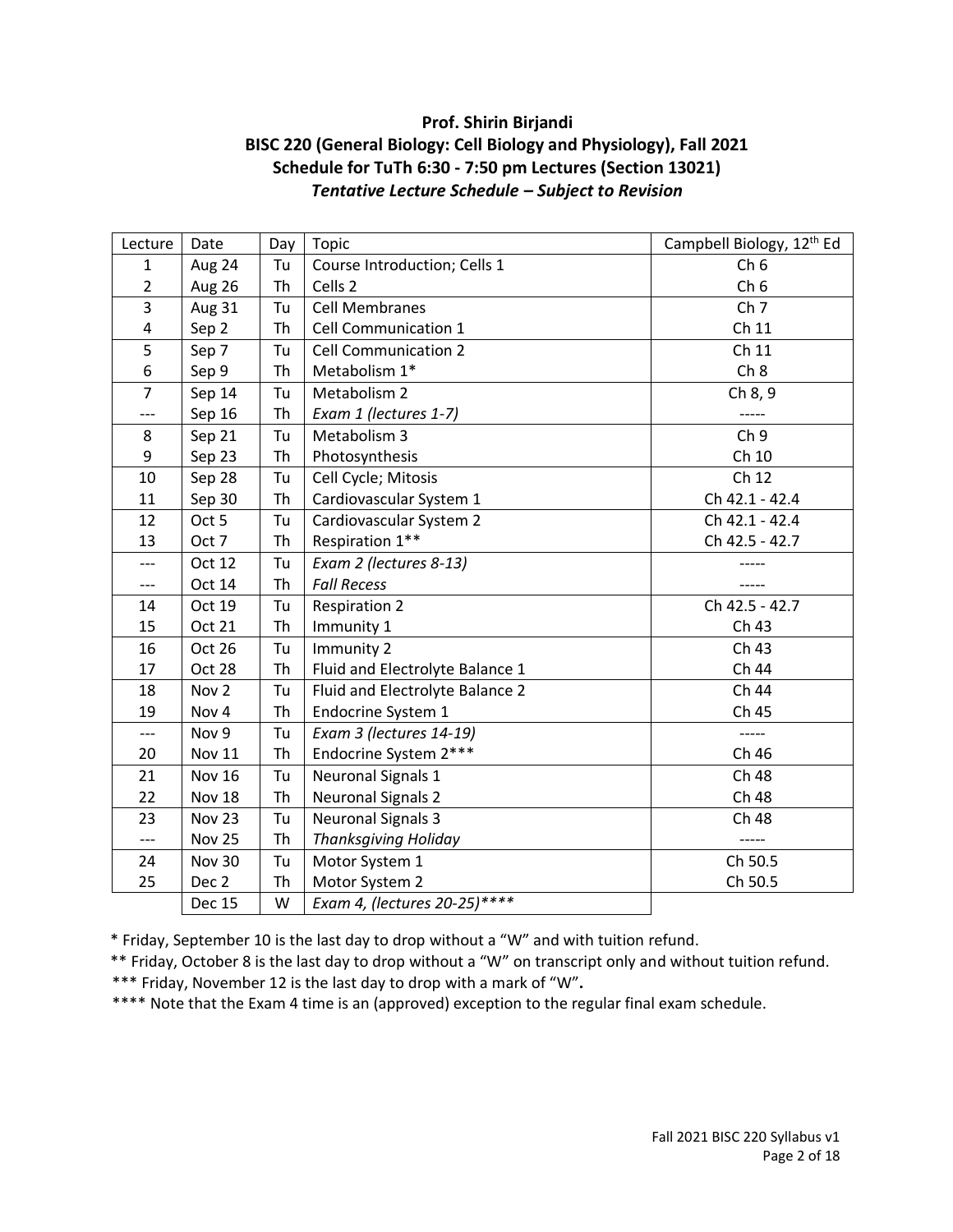# **A. General Course Description and Policies**

#### **Catalog Description**

Biological Sciences 220Lg – General Biology: Cell Biology and Physiology (4 units) In-depth survey of key topics related to advances in our knowledge of cellular biology and physiology; cell composition/metabolism; gene action; organism structure and function. *Recommended preparation:* high school chemistry; BISC 120Lg or BISC 121Lg. Duplicates credit in BISC 110L, BISC 111L, and BISC 221L.

#### **Instructors**

Albert Herrera HNB 116 Phone 213-740-9177 [aherrera@usc.edu](mailto:aherrera@usc.edu) To meet with Dr. Herrera (via Zoom):

- Q&A Sessions will be held twice weekly to discuss course material (see schedule below).

- Office hours for discussion of confidential matters will be held by appointment.

Shirin Birjandi SGM 611 <Phone> [birjandi@usc.edu](mailto:birjandi@usc.edu)

To meet with Dr. Birjandi (via Zoom):

- Q&A Sessions will be held twice weekly to discuss course material (see schedule below).
- Office hours for discussion of confidential matters will be held by appointment.

#### **Laboratory Manager**

TBN, ZHS 362, <email>, <Phone> Office hours: <policy>

#### **Laboratory Instructors**

Prof. Nancy Castro, [ncastro@usc.edu](mailto:ncastro@usc.edu) (SEA-PHAGES Genomics sections and online sections) Babak Hassanzadeh, [bhassanz@usc.edu](mailto:bhassanz@usc.edu) (regular lab sections)

#### **Textbooks**

• Campbell Biology, by Reece et al., 12<sup>th</sup> edition, 2020

N.B.  $-$  Although the 12<sup>th</sup> edition is the official textbook for the class, it is not substantially different from the 11<sup>th</sup> edition or even the 10<sup>th</sup> edition. Students interested in saving money may opt for one of the older editions.

#### **Website** <https://blackboard.usc.edu/>

• All course materials, information, recordings, announcements, and grades will be posted on Blackboard until the end of the semester. Blackboard is to be used only for appropriate, courserelated activities. Use for other purposes will result in disciplinary action.

**Lectures** Note: As of this writing (July 5), the plan is for both lectures to be presented remotely, via Zoom. Lab sections will be held in-person and online as described below.

• Lectures will be given via live (synchronous) Zoom sessions on Tuesdays and Thursdays, 9:30-10:50 am PDT (for section 13022) or Tuesdays and Thursdays, 6:30-7:50 pm PDT (for section 13021). The sessions will start with students' video and audio muted, but students can turn on their cameras and audio at any time they wish. Questions during lecture are encouraged. Video and audio recordings of lectures will be posted on Blackboard the same day.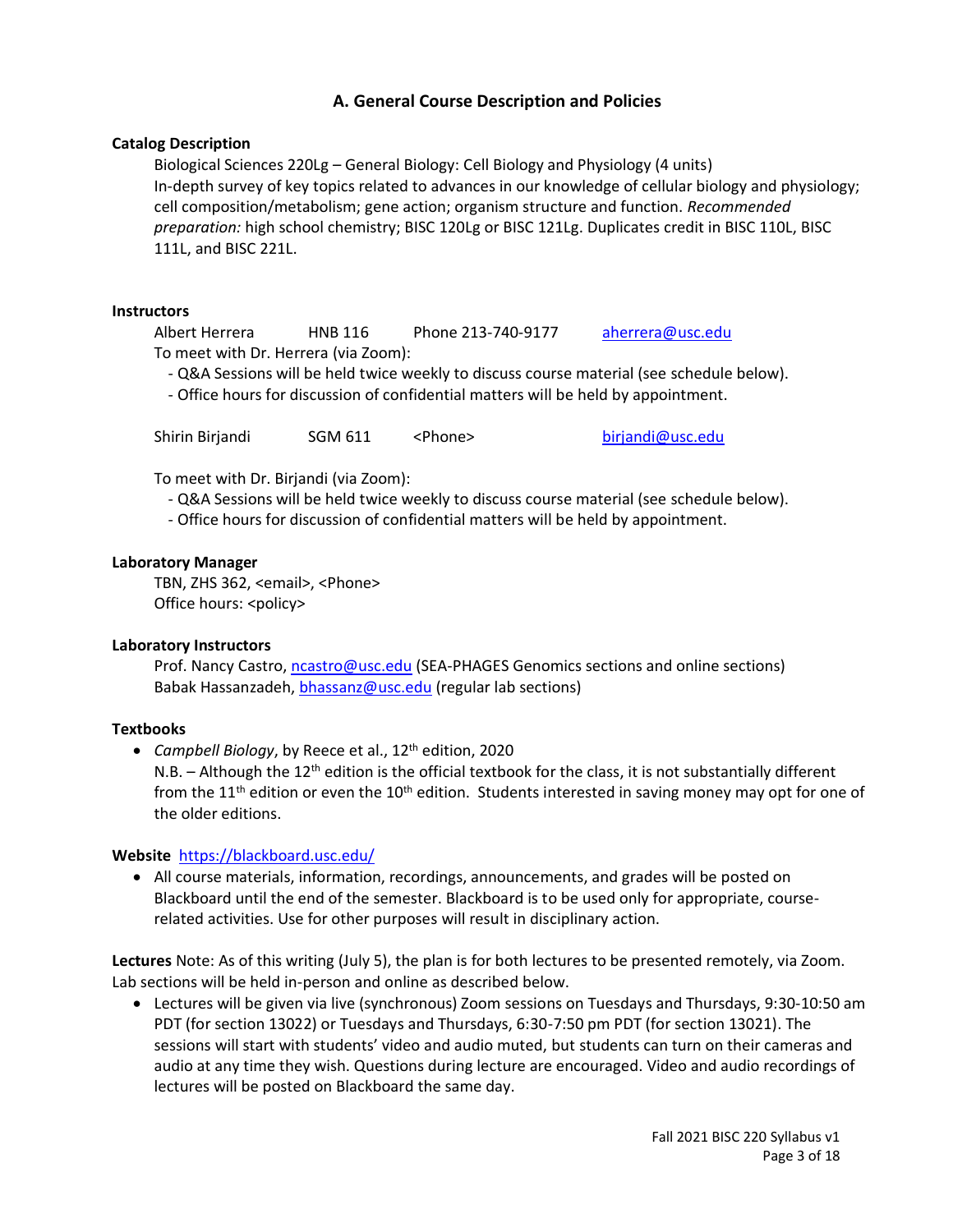• We do not recommend these recordings as a substitute for regular participation in the live lectures. They are best used for filling gaps in your notes, reviewing difficult material, and as a substitute for the occasional missed lecture. *It would be a serious mistake to use the recordings as an excuse to procrastinate. Given the breadth and depth of the material, you must not fall behind. Keep up with the lecture schedule!*

# **Laboratory (See Part B below for the complete laboratory syllabus)**

- The lab portion of the course will be offered both online and in person. Lab sections on Wednesday 8:00-10:50 am and Wednesday 5:00-7:50 pm will be online. Lab sections on Thursday 11:00 am-1:50 pm, Thursday 2:00-4:50 pm, Thursday 5:00-7:50 pm, Friday 8:00-10:50 am, Friday 11:00 am-1:50 pm, and Friday 2:00-4:50 will be held in person in one of the ZHS lab rooms.
- The laboratory is an integral and essential component of the course, intended to give you experience with the processes, tissues, and concepts discussed in the lecture part of the class, and to deepen your understanding of the scientific literature and science as a process.
- The purposes, policies, and procedures of the laboratory are fully explained in Part B of this syllabus.
- Performance in the laboratory will account for one-third of each student's grade.

#### **Lecture Exams**

- Times and coverage of lecture exams are as follows. All times are PDT. Exam 1: Thursday, Sep 16, 6:30 - 7:30 pm, covering lectures 1-7 Exam 2: Tuesday, Oct 12, 6:30 - 7:30 pm, covering lectures 8-13 Exam 3: Tuesday, Nov 9, 6:30 - 7:30 pm, covering lectures 14-19 Exam 4: Wednesday, Dec 15, 9:00 - 10:00 am, covering lectures 20-25 (an exception to the usual time)
- Lecture exams will be administered in-person and will consist entirely of multiple choice and true/false questions. Details of the administration of exams will be announced later. Only lecture subjects will be covered on lecture exams; laboratory topics will be covered on separate lab exam and assignments. Please note: *Exam questions will not ask for rote repetition of information that can be easily memorized or looked up. Rather, questions will require you to use the lecture information to solve novel problems (see comments on quizzes below). Be prepared!*

#### **Instructor-Led Exam Reviews**

• For all 4 lecture exams, both instructors will hold an online review session via Zoom just before the exam. Dates and times of these review sessions will be announced. Exam reviews will be recorded and archived.

#### **Twice Weekly Question & Answer Sessions**

- Both instructors will host live Q&A sessions twice a week via Zoom. For Prof. Herrera, Q&A sessions will be held on Tuesdays 1:00-1:50 pm and Thursdays 4:00-4:50 pm. For Prof. Birjandi, Q&A sessions will be held on Mondays 1:00-1:50 pm and Wednesdays 1:00- 1:50 pm. All Q&A sessions will be recorded and posted on Blackboard.
- *Although they are not required, it is highly recommended that you participate in the Q&A sessions as often as you can. Don't feel pressure to ask "good" questions, or any questions at all. Just listening is fine, as is asking straightforward questions like "Can you re-explain…," or "I just don't understand…". These are also great opportunities to get to know your instructor better. Besides answering questions, advice may be given on studying, time management, preparing for medical school and other graduate/professional programs, research opportunities, etc. Frequent attendance at Q&A sessions is one of several factors that favor boosting your grade in borderline cases (see Grading, below).*

#### **Instructor Office Hours**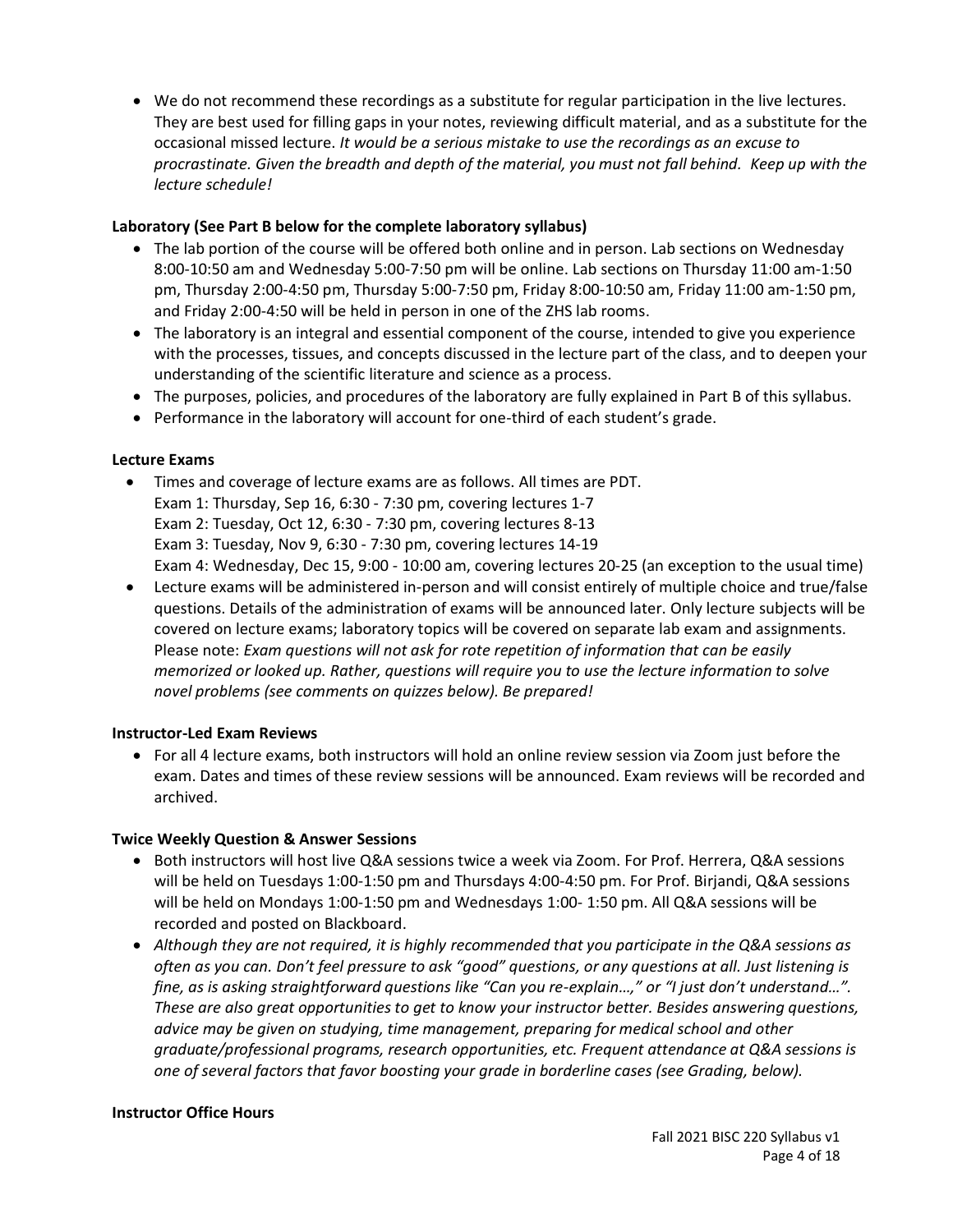Please contact your instructor directly for individual office hour appointments via Zoom. Office hours are intended for discussion of individual, confidential matters such as grades. Course subject matter and other public issues should be discussed in Q&A sessions so all students can benefit from the interchange.

## **Lecture Quizzes**

- A small percentage of the overall grade will be based on 13 quizzes, administered online via Blackboard. The quizzes will be posted by 1:00 pm each Friday beginning August 21 and continuing through November 12. Quizzes must be completed by 9:00 am the following Monday (or Tuesday for Quizzes 1 & 7 – see table below). For each quiz, questions will cover the previous week's material. Answers to most quiz questions will be revealed and discussed in the Q&A session following the Monday deadline or anytime thereafter. Quiz results that are particularly pertinent to our teaching and learning goals may be discussed in class during the first lecture after the deadline. Prior to each lecture exam, all preceding quiz answers will be posted.
	- Quiz Number  $\vert$  Posted by 1 pm on Friday  $\vert$  Deadline 9 am on ... 1 Sep 3 Tuesday, Sep 7\* 2 Sep 10 Monday, Sep 13 3 Sep 17 Monday, Sep 20 4 Sep 24 Monday, Sep 27 5 | Oct 1 | Monday, Oct 4 6 | Oct 8 | Monday, Oct 11 7 Oct 15 Tuesday, Oct 19\* 8 | Oct 22 | Monday, Oct 25 9 Oct 29 Monday, Nov 1 10 | Nov 5 | Monday, Nov 8 11 Nov 12 Monday, Nov 15 12 | Nov 19 | Monday, Nov 22 13 Dec 3 Monday, Dec 6

• Here is the quiz schedule:

*\*Note that deadlines are extended for quizzes 1 & 7.*

- Our intention is to make these lecture quizzes challenging, to help you prepare for the more pointheavy lecture exams. *Being able to look up answers and memorize is only the first step. To do well in this course, you must also be able to apply your knowledge to solve novel problems.* The quizzes are designed to give you low-stakes practice at this and thus gauge your level of preparation for exams.
- *This approach will only work, however, if you take the quizzes seriously and responsibly.* You may consult your textbook and any other printed or electronic material. You may also discuss the quiz questions with fellow students, if those discussions focus on understanding the underlying principles. You should not simply share or reveal your answers to other students, for several reasons. First, you will not know until after the deadline whether your answer is correct. Second, you will deprive that student of a learning opportunity. Third, you will diminish your own chances for a better grade by broadcasting your hard-won answers. The quizzes will require a disproportionately large amount of effort – on our part to craft challenging questions, and on your part to discern and understand the correct answers. It is likely that students who cheat by merely copying other students' quiz answers will pay a price on exam days. Please don't be one of those students.
- In recent years, most students came to see the quizzes as one of the most challenging parts of the course, but also one of the most valuable. If you take the quizzes seriously, we think you will come to the same conclusion.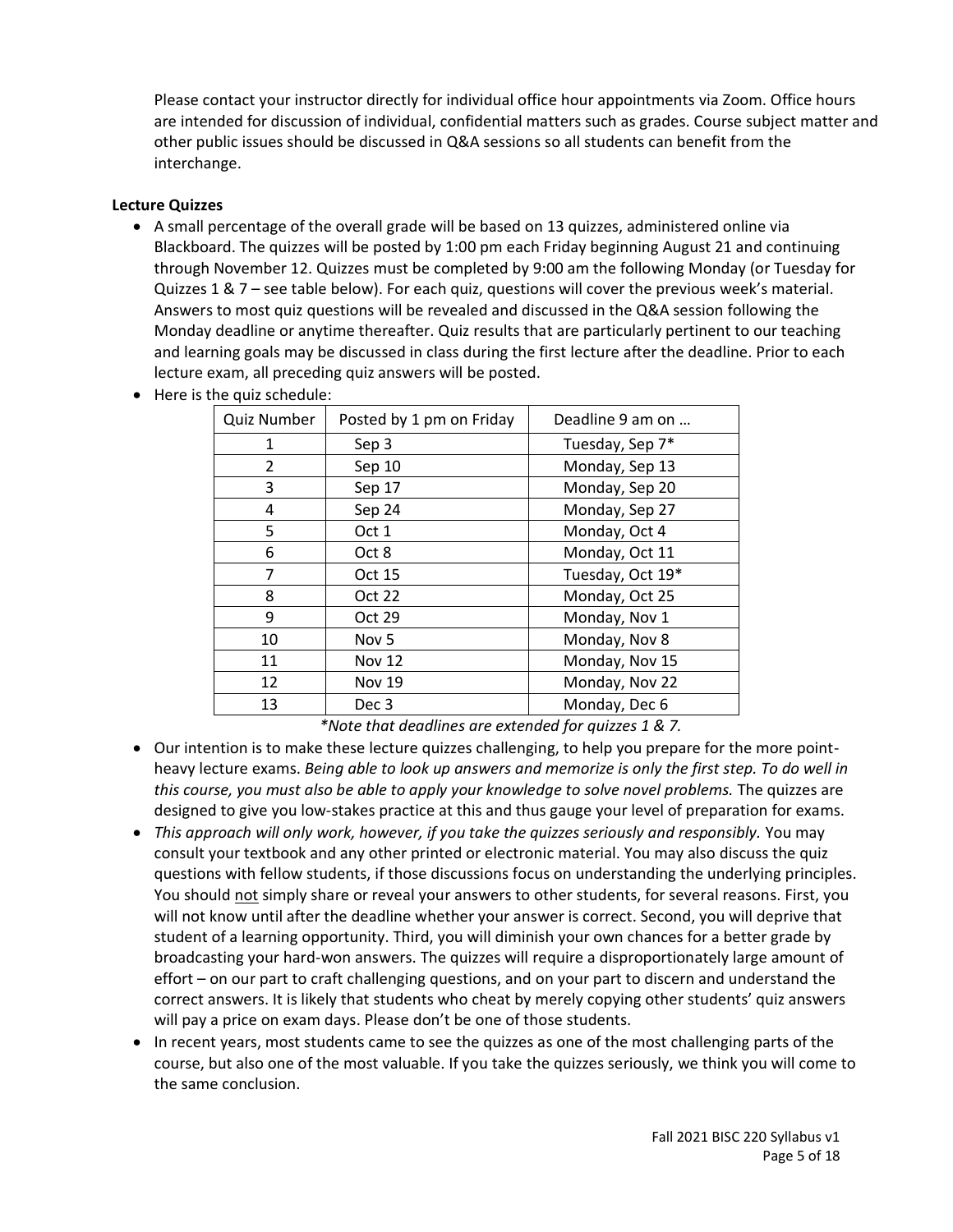# **Grading**

- All grades will be posted on Blackboard. Points associated with the lecture (exam scores, online quiz points) will be posted on the Blackboard site for the lecture. Points associated with the lab (lab exam, lab report, quizzes, homework assignments, participation, presentation, discussion of other presentations) will be posted on the Blackboard site for the laboratory. We will try diligently to maintain these Blackboard gradebooks accurately, but mistakes may occur. Please check your scores often and notify your Lab Instructor or the Lab Manager as soon as possible if you notice errors.
- After each lecture exam, an advisory curve will be posted to help students gauge their standing in the class.
- Final grades will be determined according to a curve. Any score within 10 points of the next highest grade will be considered a borderline grade. In such cases, instructors will consider whether to add up to 10 points to increase the grade to the next step. These points will be awarded based on a subjective evaluation of factors such as participation in the laboratory, attendance at Q&A sessions, effort, achievement relative to abilities, background, record of improvement, and other mitigating circumstances.
- If necessary, laboratory scores will be adjusted to correct for differences in grading between Laboratory Instructors.

|                | Item            | <b>Pts Each</b>          | <b>Number</b>            | Total | <b>Portion Totals</b>                                      |
|----------------|-----------------|--------------------------|--------------------------|-------|------------------------------------------------------------|
| <b>Lecture</b> | Lecture Exams   | 150                      | 4                        | 600   |                                                            |
|                | Online Quizzes  |                          | 13                       | 39    | Lecture = $639$ pts                                        |
| Lab            | Lab Assignments | $\overline{\phantom{0}}$ | $\overline{\phantom{0}}$ |       | Lab = $361$ pts                                            |
|                |                 |                          |                          |       | $C_{\text{a}11224} + \text{b}1 \times 1000 \times 10^{-4}$ |

• Points will only be given for assignments listed in the syllabus. No extra credit will be given.

| Course total =  $1000$  pts  $\parallel$ 

# **Impairments Affecting Your Performance**

• Students occasionally encounter difficulties that affect their academic performance, such as illness, accidents, bereavement, depression, anxiety, learning disabilities, and other problems. If you encounter such difficulties, please contact one of the support services listed below, or bring them to the attention of one of the instructors. We may be able to offer accommodations. All such discussions will be confidential. Please seek help as soon as you feel your performance or well-being is affected.

# **Support Services**

- Discrimination, sexual assault, and harassment are not tolerated by the university. You are encouraged to report any incidents as soon as possible. Reporting such incidents is important for the safety of the whole USC community. Another member of the university community – such as a friend, classmate, advisor, or faculty member – can help initiate the report, or can initiate the report on behalf of another person. A list of offices to which one can report such incidents, as well as sources of support for other issues, follows.
- Student Health Counseling Services (213) 740-7711 on call 24/7 [engemannshc.usc.edu/counseling](https://engemannshc.usc.edu/counseling/) Free and confidential mental health treatment for students, including short-term psychotherapy, [gr](https://engemannshc.usc.edu/counseling/)oup counseling, stress fitness workshops, and crisis intervention.
- National Suicide Prevention Lifeline (800) 273-8255 on call 24/[7 suicidepreventionlifeline.org](http://www.suicidepreventionlifeline.org/) Free and confidential emotional support to people in suicidal crisis or emotional distress.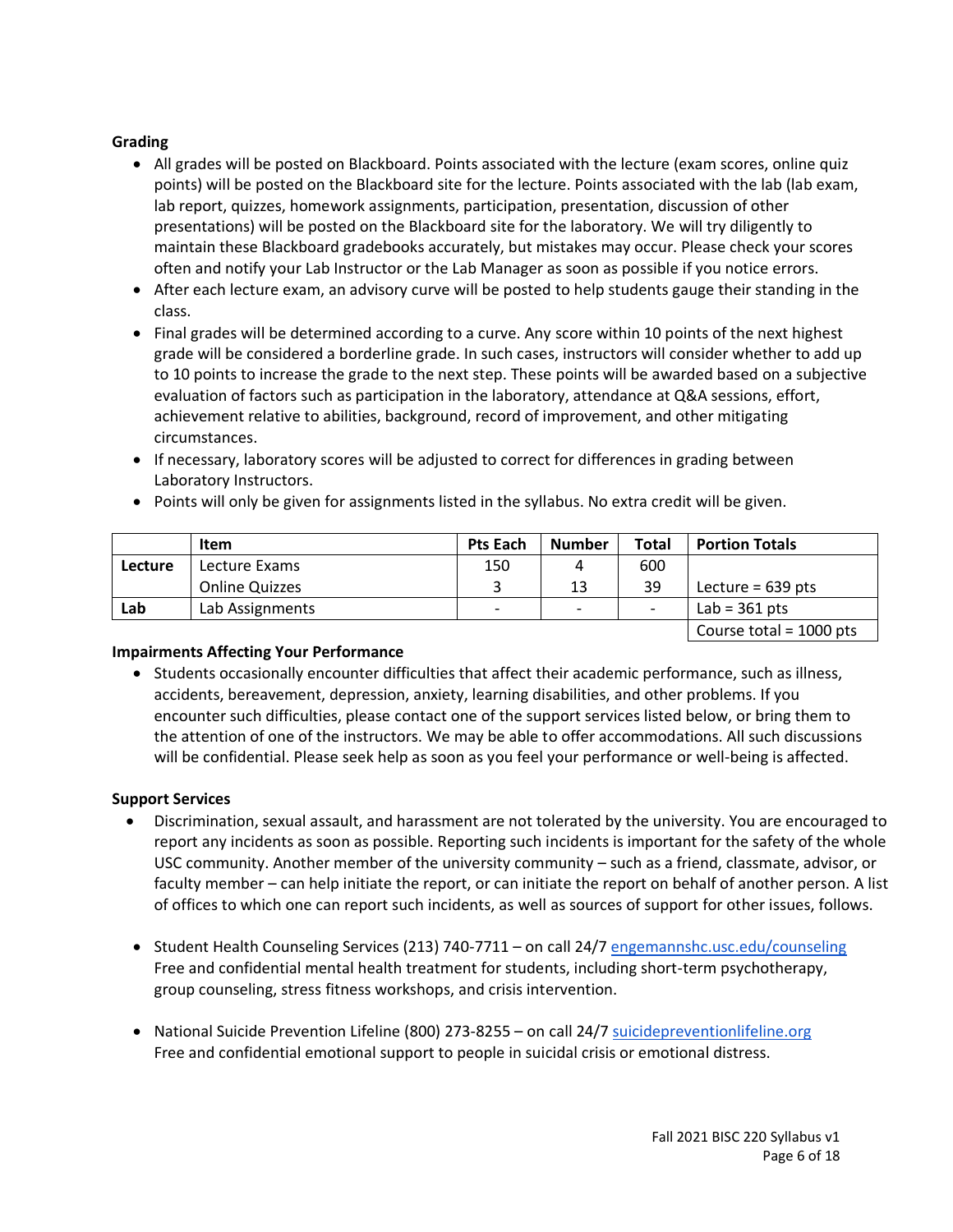- Relationship & Sexual Violence Prevention Services (213) 740-4900 on call 24/7 [engemannshc.usc.edu/rsvp](https://engemannshc.usc.edu/rsvp/) Free and confidential therapy services, workshops, and training for situations related to gender-based harm[.](https://engemannshc.usc.edu/rsvp/)
- Office of Equity and Diversity Title IX (213) 740-5086 [equity.usc.edu,](https://equity.usc.edu/) [titleix.usc.edu](http://titleix.usc.edu/) Information about how to get help or help a survivor of harassment or discrimination, rights of protected classes, reporting options, and additional resources for students, faculty, staff, visitors, and applicants. The university prohibits discrimination or harassment based on the following protected characteristics: race, color, national origin, ancestry, religion, sex, gender, gender identity, gender expression, sexual orientation, age, physical disability, medical condition, mental disability, marital status, pregnancy, veteran status, genetic information, and any other characteristic which may be specified in applicable laws and governmental regulations[.](http://sarc.usc.edu/)
- Bias Assessment Response and Support (213) 740-2421 [studentaffairs.usc.edu/bias-assessment](https://studentaffairs.usc.edu/bias-assessment-response-support/)[response-support](https://studentaffairs.usc.edu/bias-assessment-response-support/) Avenue to report incidents of bias, hate crimes, and microaggressions for appropriate investigation and response[.](https://studentaffairs.usc.edu/bias-assessment-response-support/)
- Office of Disability Services and Programs (213) 740-0776 [dsp.usc.edu](http://dsp.usc.edu/) Support and accommodations for students with disabilities. Services include assistance in providing readers/notetakers/interpreters, special accommodations for test taking needs, assistance with architectural barriers, assistive technology, and support for individual needs. Please see section below entitled "Students with Disabilities" for important course-specific information[.](http://dsp.usc.edu/)
- USC Support and Advocacy (213) 821-4710 [studentaffairs.usc.edu/ssa](https://studentaffairs.usc.edu/ssa/) Assists students and families in resolving complex personal, financial, and academic issues adversely affecting their success as a student[.](https://studentaffairs.usc.edu/ssa/)
- Diversity at USC (213) 740-2101 [diversity.usc.edu](https://diversity.usc.edu/) Information on events, programs and training, the Provost's Diversity and Inclusion Council, Diversity Liaisons for each academic school, chronology, participation, and various resources for students.
- USC Emergency UPC: (213) 740-4321, HSC: (323) 442-1000 on call 24/7 [dps.usc.edu,](http://dps.usc.edu/) [emergency.usc.edu](http://emergency.usc.edu/) Emergency assistance and avenue to report a crime. Latest updates regarding safety, including ways in which instruction will be continued if an officially declared emergency makes travel to campus infeasible.
- USC Department of Public Safety UPC: (213) 740-6000, HSC: (323) 442-120 24/7 on cal[l dps.usc.edu](http://dps.usc.edu/) Non-emergency assistance or information.

#### **Exam Policies**

• If you feel an error was made in the grading of an exam question, you may submit the question for a re-grade according to the following procedure. First, prepare a written statement explaining why your answer deserves more credit, using the Regrade Request Form available on Blackboard. Second, submit this statement to your Laboratory Instructor within one week of when the exam was returned to you. *The entire answer will be re-graded, not just the part you think deserves more credit. In addition, the instructors will review the grading of the entire exam to check for errors in grading. Your grade may go up or down as a result of this re-examination.* Be aware that we usually make copies of corrected exams before we return them, to ensure that students do not alter their answers before submitting them for a re-grade. Altering an answer is considered a serious violation of academic integrity. Please see the section on Academic Integrity (below) for additional information.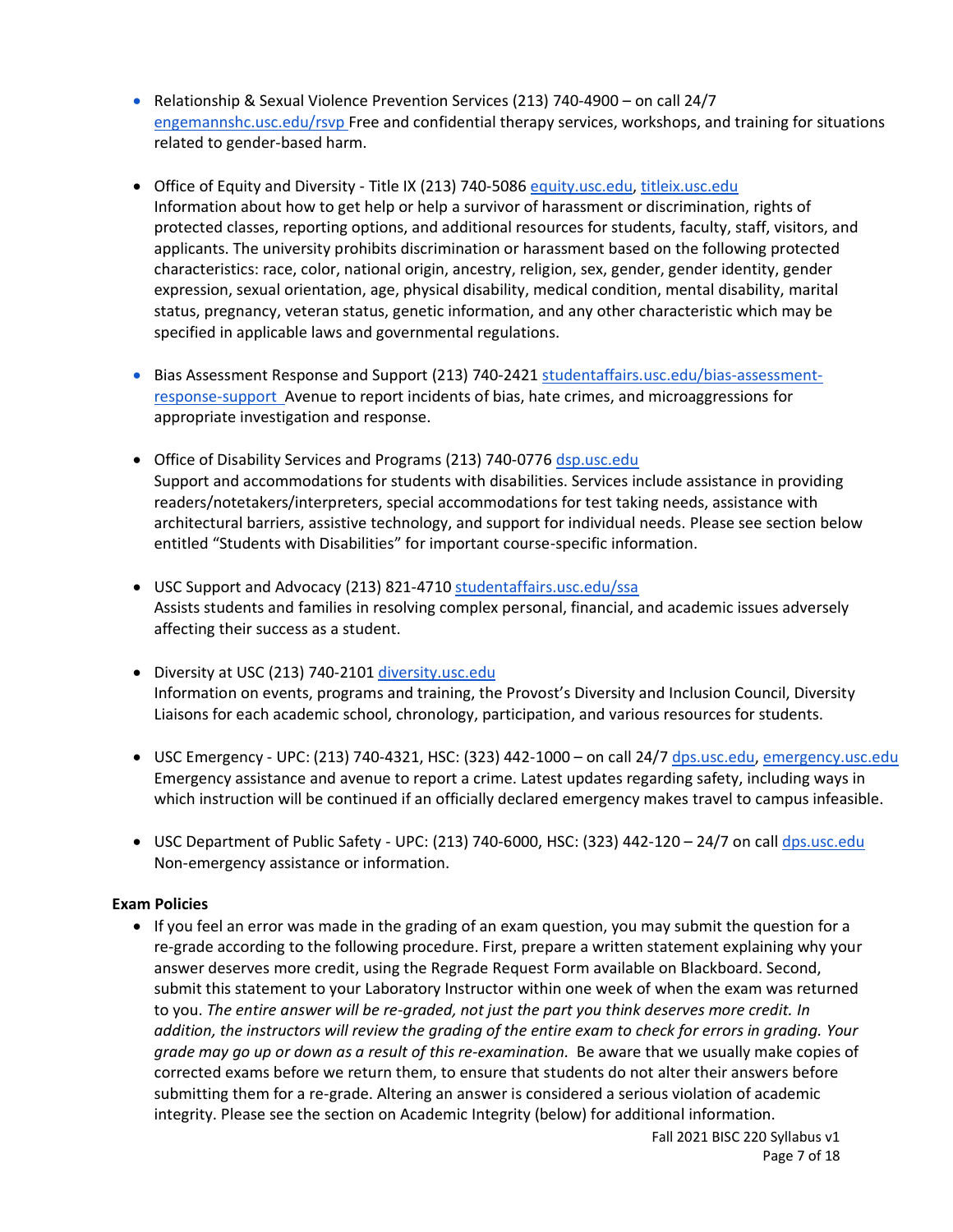- No make-up exams will be given.
- You may be excused from an exam in the event of a documented illness, emergency, or other serious problem beyond your control. *No other excuses for missing exams will be accepted.* If you miss an exam or quiz for a legitimate reason, and wish to ask for an accommodation, you should proceed as follows. Within 48 hours of the start of the missed exam, email to the Lab Manager a request that you be excused. In the case of illness, this request must include either an official letter from your doctor stating that you were too sick to take the exam, or your doctor's name and contact information with permission for us to contact the doctor for a limited discussion of your condition. Note that neither you nor the doctor need tell us the nature of your illness. If you miss an exam for non-illness related reasons, you must provide similarly convincing documentation of the emergency to the Lab Manager within a week. If we judge your excuse to be valid, we will give you a grade for the missed exam equal to the "curved" average of your grades for the equivalent exams that you did take. Except in extraordinary circumstances, we will make accommodations for only one missed lecture exam. If your excuse is judged not to be valid, or you do not provide it within the allotted time, you will receive a score of zero for the missed exam.
- If you miss Exam 4 and you provide a convincing, well-documented excuse to the Lab Manager within 48 hours of the start of the scheduled exam time, a course grade of Incomplete (IN) will be assigned. It will be your responsibility to contact the instructors to arrange for a make-up version of Exam 4 so that a final grade can be assigned. You will have a year to complete the requirements for removal of the IN. After this, your grade will change to an IX (Lapsed Incomplete), which counts as an F in the GPA. If you miss Exam 4 and do not submit a valid excuse, a course grade will be calculated based on your other scores and a zero for Exam 4.
- Each student must take Exam 4 at the designated time, according to the regular final examinations schedule. Keep this in mind as you plan your studying for this and other courses during the final exam period. Do not make travel plans that conflict with your designated Exam 4 time.

#### **Supplemental Instruction**

- We strongly recommend that students participate actively in the peer-led Supplemental Instruction program [\(http://dornsife.usc.edu/supplemental-instruction/\)](http://dornsife.usc.edu/supplemental-instruction/). The SI leaders will hold regular study sessions beginning in the second week of classes. They will also conduct review sessions before each exam. Further information about the SI program as well as schedules and weekly worksheets can be found at http://www.usc.edu/si.
- The Supplemental Instruction Leader for BISC 220 will be **TBD**. He may be contacted at [bisc220si@gmail.com.](mailto:bisc220si@gmail.com) The schedules for SI sessions and exam reviews will be posted at [www.dornsife.usc.edu/session-schedules.](http://www.dornsife.usc.edu/session-schedules) SI leaders are selected for the high grades they earned in assigned courses and for their overall academic strength, success in advanced biological studies, and superior communication skills. We highly recommend them as sources of academic and preprofessional advice.

# **Academic Integrity**

- Our university depends on honesty, integrity, and ethical behavior among its members. Among other things, students' ethical behavior includes respecting the intellectual property of others, submitting individual work unless otherwise directed by the instructor, protecting one's own academic work from misuse by others, and avoiding the use of another's work as one's own.
- We have reliable, time-tested methods for detecting cheating, plagiarism, and other violations of academic integrity. *Please note that sanctions for violations are severe.* This is necessary to protect the integrity of grades and the academic process. The minimum sanction is usually an F for the course. Suspension or expulsion from the university is also possible in egregious cases or for repeat offenses.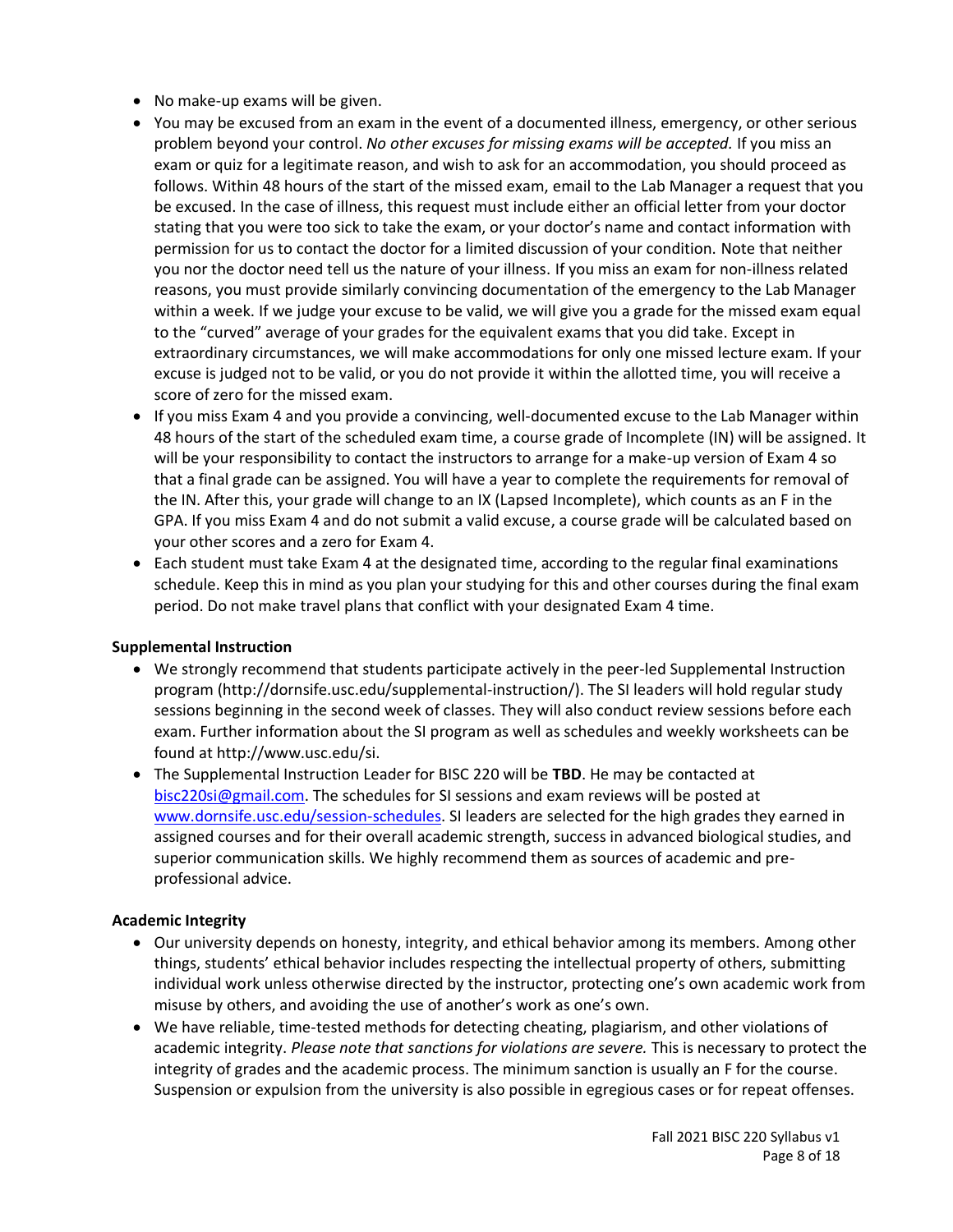- Here is a partial list of actual violations that have been perpetrated by BISC 220 students in recent years. The numbers in parentheses refer to relevant paragraphs in the University Governance section of SCampus (see resource 5 in the list below). *Most of these students received grades of F and were reported to the Office of Student Judicial Affairs and Community Standards.*
	- 1. Copying answers from other students during lecture or lab exams. (11.13)
	- 2. Submitting lab reports containing substantial portions plagiarized from other students. (11.11, 11.12)
	- 3. Use of Blackboard resources for commercial gain (11.19)
	- 4. Selling class notes and material downloaded from Blackboard to a web-based company that re-sells such material. (11.12B)
	- 5. Re-submission of a lab report written by the same student in an earlier semester. (11.16)
	- 6. Altering answers on a graded exam and submitting the altered exam for re-grading. (11.13B)
	- 7. Continuing to write answers on an exam after time has been called. (11.21)
	- 8. Unauthorized use of personal electronic devices, e.g., smartphones, during exams. (11.13)
	- 9. Students using multiple clickers to gain participation points for non-attending students. (11.18) *- All of these offenses were considered serious and resulted in disciplinary action. Do not do them!*
- Resources on academic integrity standards, policies, and expectations:
	- 1. Trojan Integrity: A Guide to Understanding and Avoiding Academic Dishonesty: <https://sjacs.usc.edu/files/2015/03/tio.pdf>
	- 2. Trojan Integrity: A Guide for Avoiding Plagiarism: [https://dornsife.usc.edu/assets/sites/903/docs/Trojan\\_Integrity\\_-\\_Guide\\_to\\_Avoiding\\_Plagiarism.pdf](https://dornsife.usc.edu/assets/sites/903/docs/Trojan_Integrity_-_Guide_to_Avoiding_Plagiarism.pdf)
	- 3. Overview of Academic Integrity[: https://sjacs.usc.edu/files/2015/11/Academic-Integrity-sheet-2013.pdf](https://sjacs.usc.edu/files/2015/11/Academic-Integrity-sheet-2013.pdf)
	- 4. Tutorials on Academic Integrity:<https://libraries.usc.edu/research/reference-tutorials>
	- 5. SCampus (see especially sections 11, 13, 15 and Appendix A): <https://policy.usc.edu/student/scampus/>
	- 6. Scientific Misconduct: <http://policy.usc.edu/scientific-misconduct/>

#### **Students with Disabilities**

Any student requesting academic accommodations based on a disability is required to register with the *Office of Disability Services and Programs* (DSP) each semester. A letter of verification for approved accommodations can be obtained from DSP and should be delivered to the Lab Manager early in the semester, at least three weeks before Exam 1. If a student's approved accommodation is limited to extra time on examinations, the teaching staff of BISC 220 will provide the accommodation. For any other accommodation, such as a private room, reader, scribe, etc., students must make arrangements with the DSP office at least 2 weeks before the exam date. For more information, you can visit the DSP office in GFS 120 (8:30-5:00, M-F), call at 213-740-0776, email at [ability@usc.edu,](mailto:ability@usc.edu) or go to their website[: http://sait.usc.edu/academicsupport/centerprograms/dsp/home\\_index.html.](http://sait.usc.edu/academicsupport/centerprograms/dsp/home_index.html)

#### **Policies Concerning Student-Athletes**

Student‐athletes may not be penalized when University‐sanctioned competitions conflict with course activities or examinations. When a class will be missed for a sanctioned competition, it is the student‐ athlete's responsibility to approach the instructor in advance. The student-athlete must provide the instructor with a letter from Denise Kwok, Director of *Student-Athlete Academic Services* (SAAS) <https://saas.usc.edu/academic-support-services/travel/excused-absence-letter/> . The letter must certify that the competition is a University-sponsored event that deserves accommodation. Accommodations will not be made for other types of conflicting events. Details on the University's policy can be found at: [https://www.provost.usc.edu/ocaaa\\_guidelines/](https://www.provost.usc.edu/ocaaa_guidelines/) . Arrangements for the accommodation must be agreed upon in advance of the event. If multiple team members will be absent, each must make an individual arrangement with the instructor. If an assignment is due on the date when class is missed, the instructor may require that it be turned in before the missed class or at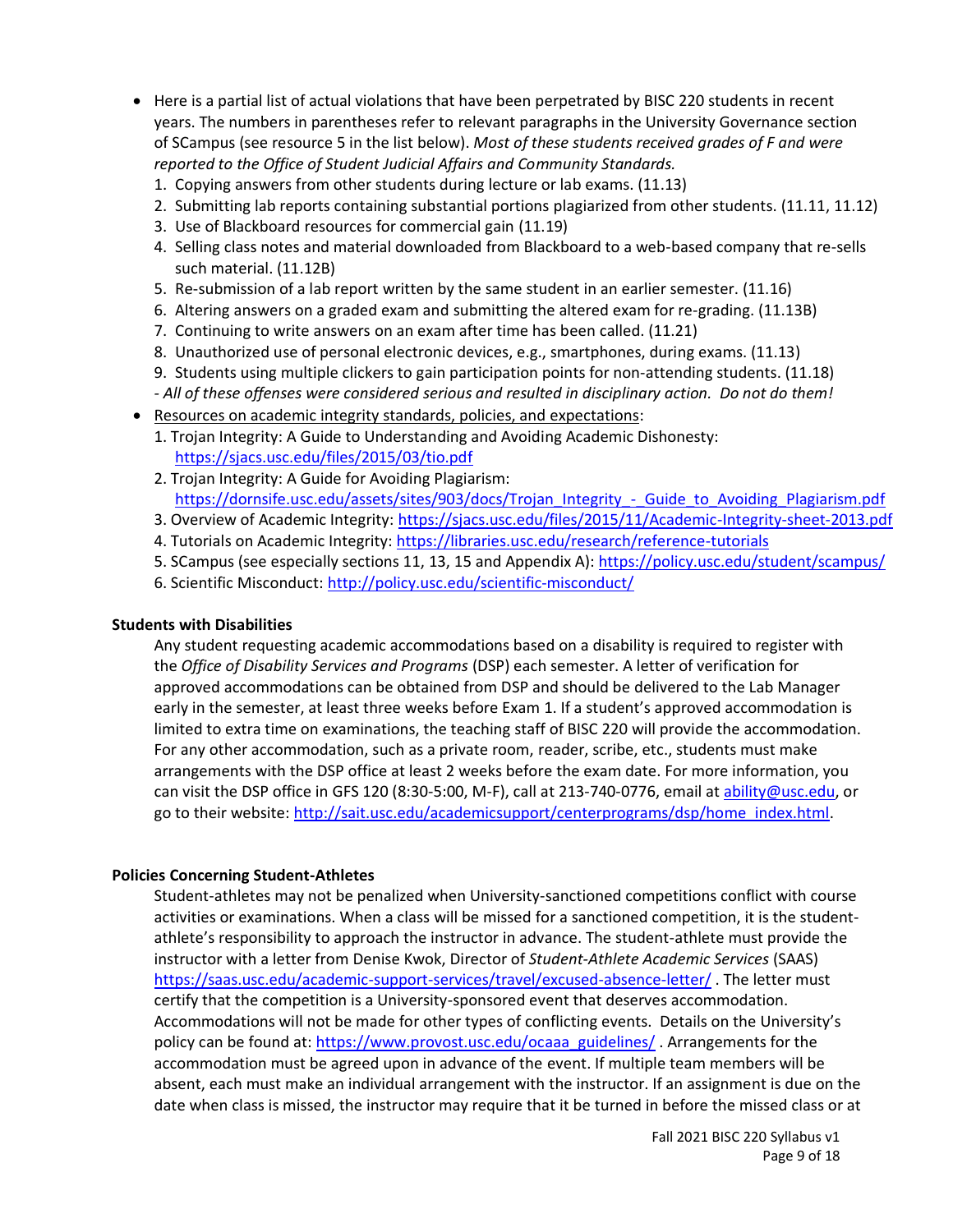the first class meeting after the student returns. If a test has been scheduled for the date when class is missed, the instructor may arrange with SAAS to have the test administered by an academically qualified proctor (not a coach) during the trip. Alternatively, the instructor may agree to pro-rate the exam score, i.e., substitute the missing exam score with a score based on the average of the student's scores for the other exams compared to the class average for those exams.

#### **Email Communication**

To ensure privacy, only students' USC accounts (*usc.edu* domain name) can be used for email communications regarding confidential matters. Other email accounts cannot be used. Students are responsible for understanding the content of official messages that instructors send to their USC accounts. Therefore, each student must check their USC email regularly and make sure their account is not over quota, so new messages can be received.

#### **Emergency Preparedness / Course Continuity**

If an officially declared emergency makes travel to campus infeasible, *USC Emergency Information* [\(http://emergency.usc.edu/](http://emergency.usc.edu/) or 213-740-9233) will provide information related to safety and course continuity. We expect that instruction will be continued by means of Blackboard, teleconferencing, and other technologies. Alternative assignments may be given if classes are canceled for prolonged periods. If you have not already done so, please register with TrojansAlert [\(https://trojansalert.usc.edu/\)](https://trojansalert.usc.edu/) to facilitate communication during emergencies.

#### **Students Who Are Repeating the Class**

The faculty and staff of this course are dedicated to helping you succeed academically. If you are repeating this class because you had to withdraw, earned an unsatisfactory grade, or need to remove a mark of IN (Incomplete) from a previous semester, please take advantage of all the help we have to offer. You should try to attend every lecture, review the material promptly, complete all online and lab assignments to the best of your ability, prepare early for exams, and be ready to change your approach if initial results are not satisfactory. Above all, manage your time to maximize your academic and personal success. Please identify yourself and seek help from the instructors, the Lab Manager, and your SI Leader. We are here to help!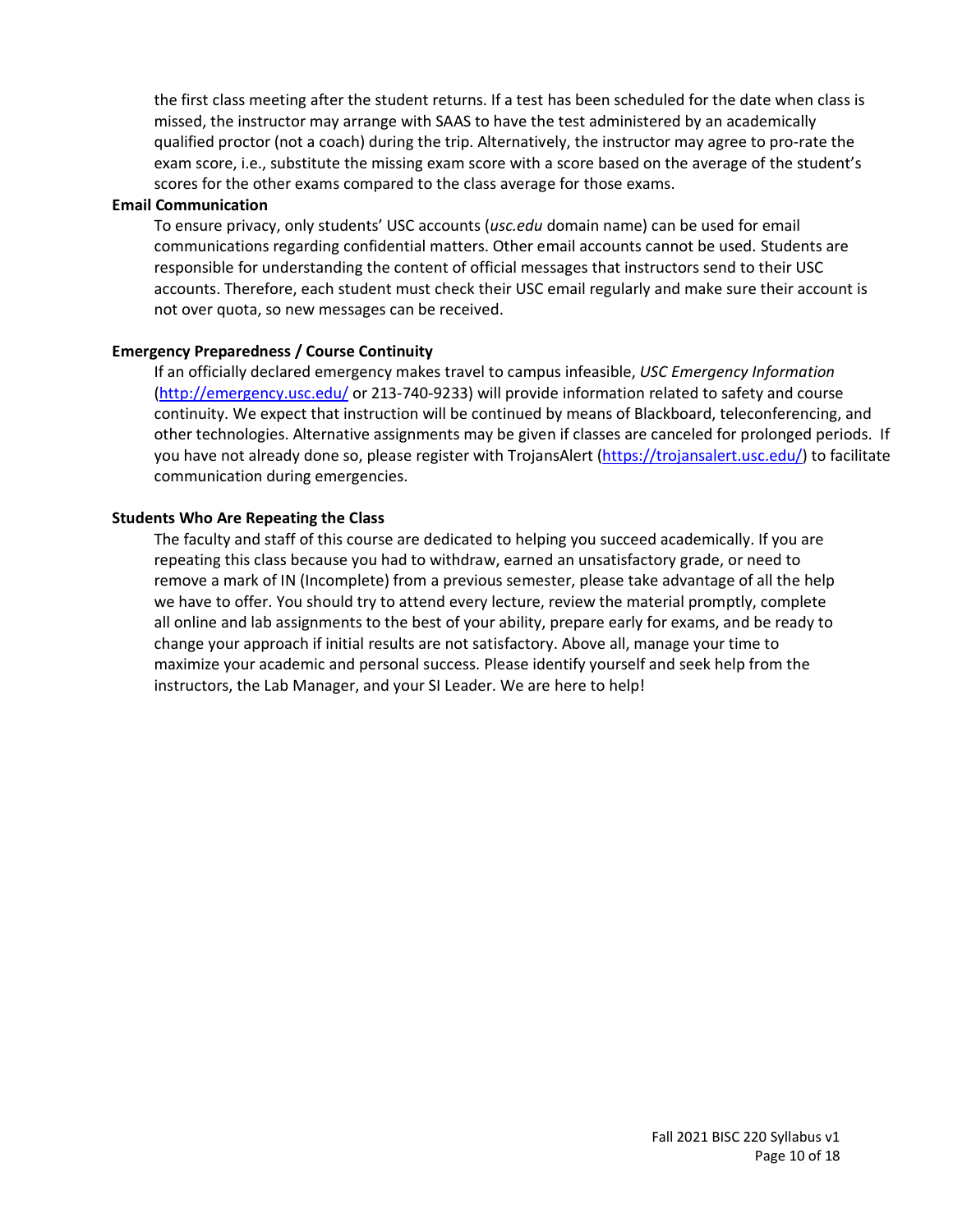# **B. Laboratory Syllabus for Online Lab Sections** (13039 & 13041)

| Lab Manager: | TBA            | <b>ZHS 362</b> | Tel/Fax: 213-740-6078 |
|--------------|----------------|----------------|-----------------------|
|              | Email address: |                |                       |
|              | Office hours:  |                |                       |

#### Laboratory Schedule:

| Lab#           | Day              | <b>Laboratory Topics</b>                   |
|----------------|------------------|--------------------------------------------|
| 1              | Aug 25           | Lab Safety & Pipetting                     |
| $\overline{2}$ | Sep 1            | Introduction to Food Macromolecules        |
| 3              | Sep 8            | Experimental Design* / Scientific Reading* |
| 4              | Sep 15           | <b>Cell Membrane and Transport</b>         |
| 5              | Sep 22           | Cellular Respiration (peer review)         |
| 6              | Sep 29           | Pigment Extraction*                        |
| 7              | Oct 6            | Cardiovascular Function During Exercise*   |
|                | Oct 13           | NO LABS - FALL BREAK                       |
| 8              | Oct 20           | Antibodies* (lab report due)               |
| 9              | Oct 27           | <b>Renal Physiology</b>                    |
| 10             | Nov <sub>3</sub> | Endocrinology*                             |
| 11             | <b>Nov 10</b>    | <b>Action Potential</b>                    |
|                | <b>Nov 17</b>    | <b>LAB EXAM</b>                            |
|                | <b>Nov 24</b>    | NO LABS - THANKSGIVING BREAK               |
|                | Dec 1            | <b>Disease Presentation</b>                |

Some minor changes might occur during the semester.

\* Exercise for which 5-7 pages, typed lab report is required.

\* Exercise for which there is a prelab/postlab/homework assignment.

#### LABORATORY POINT DISTRIBUTION

The laboratory portion (361 points) will count for  $\frac{36\%}{36\%}$  of your final course grade, distributed as follows:

- *Labster* simulations 60 pts (12 x 5)
- $\bullet$  Homework\* 10 pts
- Post-lab quizzes $*$  36 pts (12x3)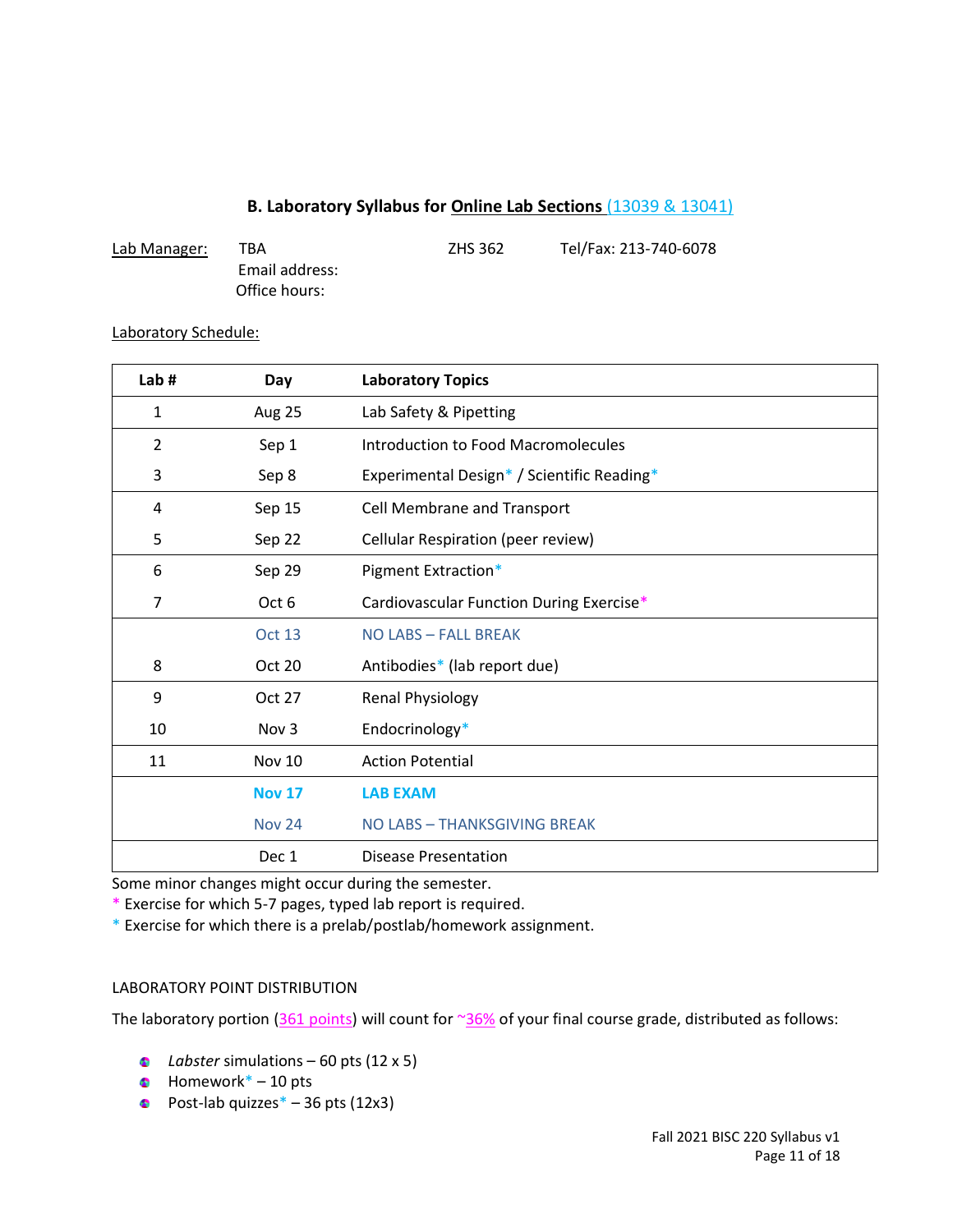- Scientific Reading $* 15$  pts
- $\bullet$  Lab Report 40 pts
- **Calcular Peer Review 20 pts**
- $\bullet$  Disease Presentation 30 pts
- $\bullet$  Lab Exam 150 pts

## LAB SCORES

Scores for all the lab assignments will be posted on Blackboard – [https://blackboard.usc.edu/,](https://blackboard.usc.edu/) under your LAB SECTION. It is the student's responsibility to immediately notify their Lab Instructor or Lab Manager in the event of any mistakes, so please check your Blackboard scores weekly.

#### LABORATORY ATTENDANCE

You are required to attend your Lab Instructor's **'Zoom lab sessions'** during the scheduled lab time. Those who cannot be present due to time zone constraints will be excused and will be able to watch the recordings. It is a student's responsibility to follow up with their Lab Instructor if they have any questions related to specific virtual lab activities.

#### LABSTER VIRTUAL LABS

You will be required to do virtual lab simulations. You will be asked questions throughout the virtual lab activities and your scores will be transferred to Blackboard (Bb) after you complete each lab.

#### POST-LAB QUIZZES

Bb post-lab quizzes will be due 24 hours after the end of your lab.

#### HOMEWORK

You will have one homework assignment based on the material you covered in lab, or data obtained in your lab experiments. Assignment will be posted on Bb.

#### SCIENTIFIC READING

You will have to read a peer-reviewed scientific paper, answer questions on Bb and participate in a lab discussion with your lab instructor and your labmates.

#### LAB REPORT PEER REVIEW

Each student will review one sample lab report. Instructions will be posted on Blackboard. This assignment will be done on Blackboard.

#### LAB REPORT

After one of the lab activities you will have to write a scientific lab report. Lab report guidelines will be posted on Bb in the beginning of the semester. Lab report will be submitted on Blackboard through the *turnitin link*.

#### DISEASE PRESENTATION

This assignment will be done in pairs. You will have to prepare a presentation about a specific disease and share it with your labmates through Zoom. Detailed guidelines will be posted on Bb.

#### LAB EXAM

The cumulative lab exam will test your understanding of the topics, concepts and activities covered during the entire semester. This 90-minute test will be administered on Bb. It will consist of multiplechoice questions, T/F, fill in the blanks, matching and short answers.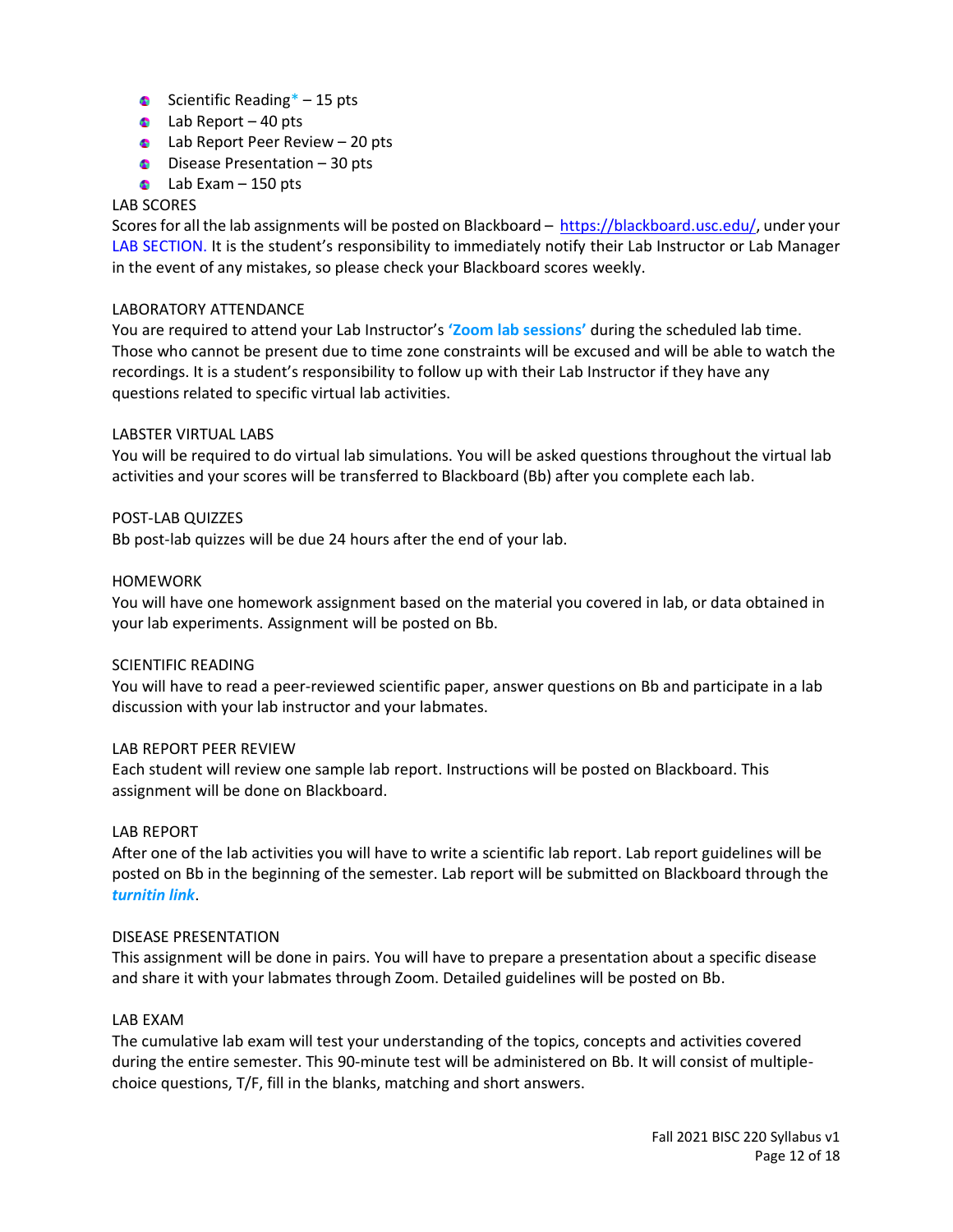It is your responsibility to take the lab exam during the scheduled exam time.

- If you miss a lab exam due to a serious illness, you must present a valid excuse to the Lab Manager within 24 hours of the missed exam. A valid excuse could be an official note from your doctor, or the summary of your visit from the USC Student Health Center. Note that neither you, nor your doctor, need to tell us the nature of your illness – we just want to verify whether you were too ill to take the exam.
- If you miss an exam for non-illness related reasons, you must provide similarly convincing documentation of the emergency to the Lab Manager within 24 hours. If we judge your excuse to be valid, you will be allowed to take the make-up lab exam. If you do not have a valid excuse or fail to provide it within the allotted time, you will receive a zero.
- Students who miss a lab exam due to the observance of a religious holy day should be aware of the University's policy on such absences, published at: [http://orl.usc.edu/religiouslife/holydays/absences.html.](http://orl.usc.edu/religiouslife/holydays/absences.html) Requests for such absences should be made by email addressed to the Lab Manager **at least 2 weeks in advance** of the absence. If the absence is approved, the student will be allowed to take the make-up lab exam.
- Student-athletes who will have to miss the lab exam due to a previously scheduled NCAA competition should bring the SAAS excuse letter to the Lab Manager **at least 2 weeks in advance** so alternatives can be arranged.

## LAB SCORE NORMALIZATION

The lab scores will be normalized at the end of the semester by the Lab Manager to correct for differences in grading between Lab Instructors/TAs.

## STUDENTS WITH DISABILITIES

Students requesting academic accommodations based on a disability are required to register with the Office of Disability Services and Programs (DSP) each semester. A letter of verification for approved accommodations can be obtained from DSP. Be sure to email the accommodations letter (PDF) to the Laboratory Manager as early in the semester as possible, preferably by Sep 10, 2021. DSP is located in GFS 120 and is open from 8:30 a.m. to 5:00 p.m., Monday through Friday. Their telephone number is 213-740-0776. If a student's approved accommodation is limited to extra time on exams, the teaching staff of BISC 120 will provide the accommodation. For any other accommodation, such as a private room, reader or a scribe, students must make prior arrangements with the DSP office 2 weeks before the exam date. For more information please visit the following website:

[http://sait.usc.edu/academicsupport/centerprograms/dsp/home\\_index.html.](http://sait.usc.edu/academicsupport/centerprograms/dsp/home_index.html)

# CHANGING A LAB SECTION

During the first three weeks of classes you can change your lab section by dropping your current section and adding your new choice through *USC Web registration System*. You can switch into a new lab section only if it is open. If a lab section is currently closed you must wait until other students drop before you can switch into that section. No changes are allowed after the third week of classes. You are responsible for taking a screenshot of your scores from Blackboard **before** changing sections and emailing it to your lab manager so your scores can be transferred to the new section.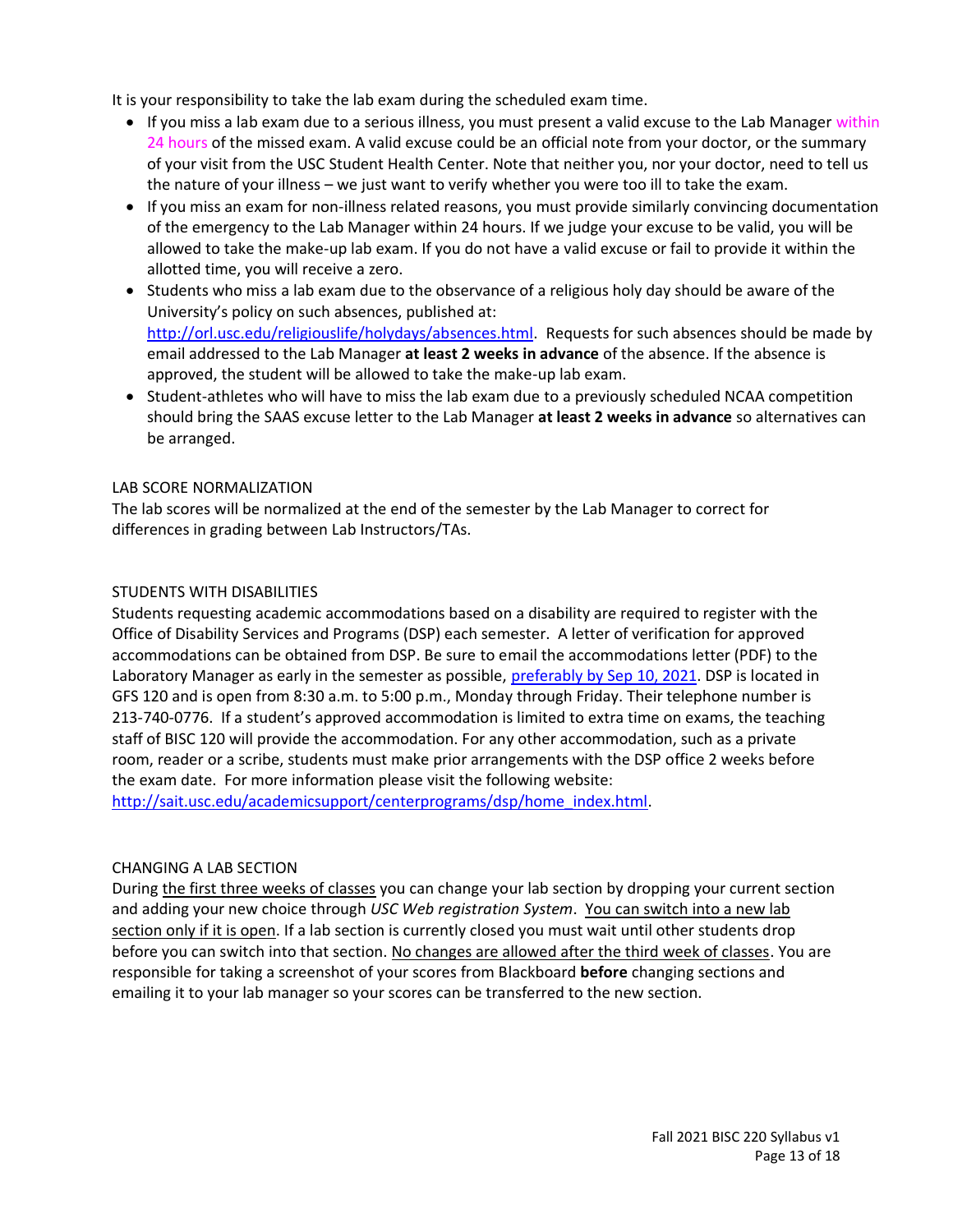## **Laboratory Syllabus for In-person Lab Sections** (13024 & 13031)

| Lab Manager: | TBA           | ZHS 362 | Tel/Fax: 213-740-6078 |
|--------------|---------------|---------|-----------------------|
|              | E-mail:       |         |                       |
|              | Office hours: |         |                       |

#### **Laboratory Schedule:**

| <b>LAB</b>     | <b>DAY</b>    | <b>TOPIC</b>                                | <b>CHAPTER</b> |
|----------------|---------------|---------------------------------------------|----------------|
| $\mathbf{1}$   | Aug 26        | Lab Safety & Intro to BISC 220 Labs         | $\mathbf{1}$   |
| $\overline{2}$ | Sep 2         | Macromolecules*                             | $\overline{2}$ |
| 3              | Sep 9         | Macromolecules**/Scientific Investigation*  | 2, 3           |
| 4              | Sep 16        | Enzymes                                     | 4              |
| 5              | Sep 23        | Cell Membrane & Transport (Peer Review Due) | 5              |
| 6              | Sep 30        | DNA and Restriction Enzymes*                | 6              |
| 7              | Oct 7         | Photosynthesis*                             | 7              |
|                | <b>Oct 14</b> | NO LABS - FALL BREAK                        |                |
| 8              | Oct 21        | Fermentation*                               | 8              |
| 9              | Oct 28        | The Cardiovascular System                   | 9              |
| 10             | Nov 4         | Blood & Blood Types (Lab Report Due)        | 10             |
| 11             | <b>Nov 11</b> | The Nervous System                          | 11             |
|                | <b>Nov 18</b> | <b>LAB EXAM</b>                             |                |
|                | <b>Nov 25</b> | NO LABS - THANKSGIVING BREAK                |                |
|                | Dec 2         | <b>Classic Literature Presentations</b>     |                |

\*Exercise for which 5-7 pages, type-written lab report is required.

\* Exercise for which there is a homework/pre-lab assignment.

\*\* Identifying the unknowns (Exercise #3 from *Macromolecules* chapter)

The Lab Manager reserves the right to make some adjustments to the lab syllabus during the semester.

#### LABORATORY POINT DISTRIBUTION

The laboratory portion (361 points) will count for 36% of your final course grade, distributed as follows:

- Bb Prelab Quizzes 44 pts  $(11 \times 4)$
- $\bullet$  Homework 30 pts (3 x 10)
- $\bullet$  Identifying the Unknowns (Macromolecules, Exercise #3) 8 pts
- Lab Participation 22 pts  $(11 \times 2)$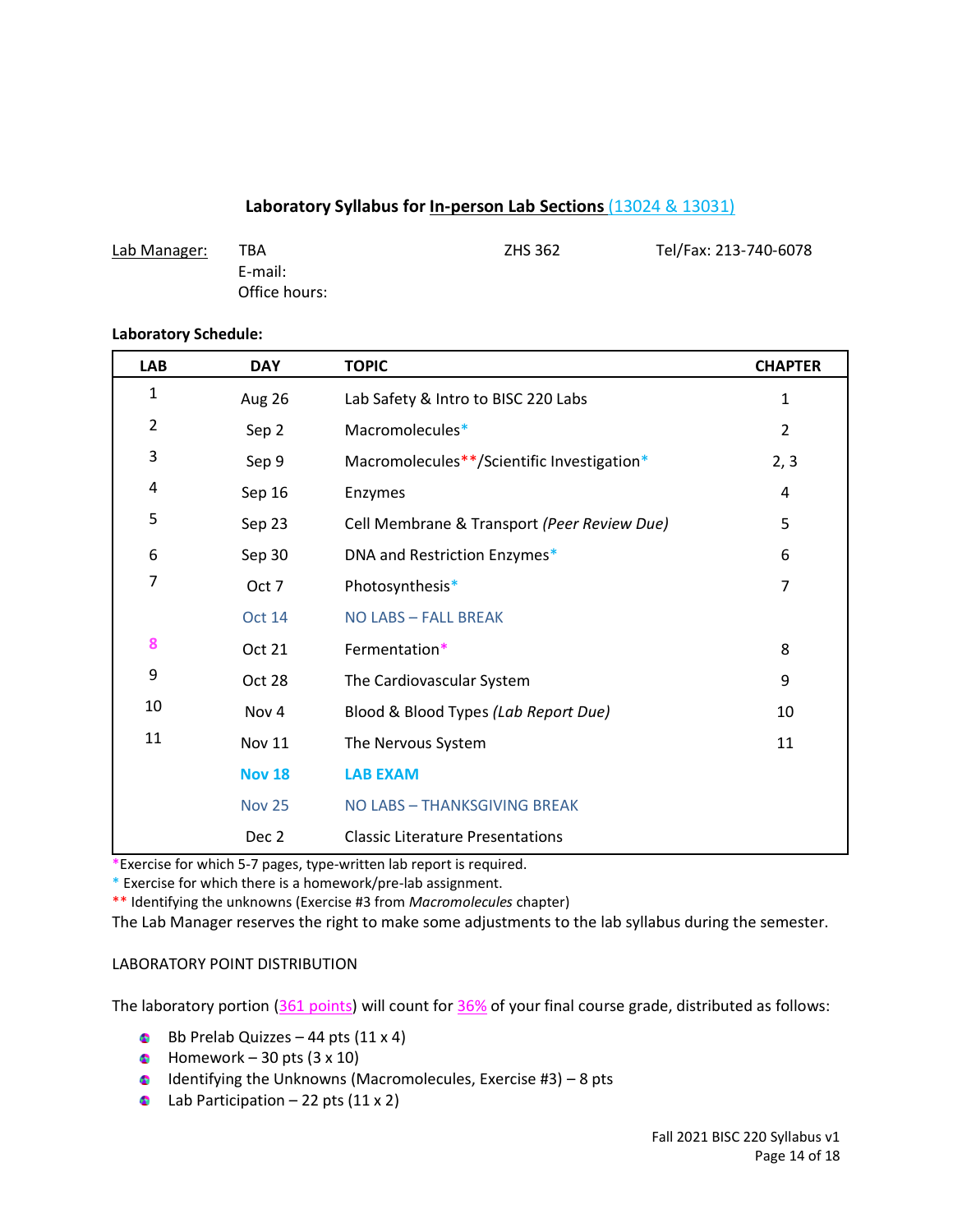- Scientific Reading  $-15$  pts
- $\bullet$  Lab Report Peer Review 20 pts
- Lab Report  $-40$  pts
- **Classic Literature Presentations 56 pts**
- $\bullet$  Lab Exam 126 pts

### REQUIRED READING

FALL 2021 BISC 220 General Biology Laboratory Manual. PDF will be posted on Blackboard and chapter printouts must be brought to lab each week.

#### LABORATORY PERFORMANCE GUIDELINES

You are required to attend all lab sessions. Any unexcused absences will seriously affect your evaluation and lab participation points. Come to lab on time. You have to remain for the entire lab session or until excused by your instructor. DO NOT make any other appointments for the time you are scheduled to be in lab.

You are required to wear closed toe shoes, long pants and a knee-length lab coat. Before you begin the lab exercise, make sure that you remove all unnecessary materials from your work area. At the end of the lab session, clean and return all supplies to their proper place, clean your work area, and slide your chair under the table. Check with your instructor before leaving.

NO EATING OR DRINKING IS ALLOWED IN THE LABORATORY UNDER ANY CIRCUMSTANCES.

#### PRE-LAB QUIZZES

Each student will take a **Blackboard pre-lab quiz** prior to coming to lab each week. Quizzes will consist of multiple choice questions. Questions will test your knowledge of the material you will be covering that week in lab.

#### LAB MANUAL

During each lab students need to record their results (drawings, observations, calculations) in their lab manual. Tables need to be filled and all post-lab questions answered. Each student is required to show his/her Lab Instructor the lab manual before leaving the lab and obtain their signature. Lab manuals might be checked periodically throughout the semester.

#### HOMEWORK/POST-LAB ASSIGNMENTS

During the semester you will have three homework assignments, based on the data you obtain in your lab experiments. Assignments are explained in the lab manual and more information can be found on Bb.

#### SCIENTIFIC READING

You will have to read a peer-reviewed scientific paper, answer questions on Bb and participate in a lab discussion with your lab instructor and your labmates.

#### LAB REPORT PEER REVIEW

Each student will review one sample lab report. Instructions will be posted on Blackboard. This assignment will be done on Blackboard.

#### LAB REPORT

After one of the lab activities you will have to write a scientific lab report. Lab report guidelines will be posted on Bb in the beginning of the semester. Lab report will be submitted on Blackboard through the *turnitin link*.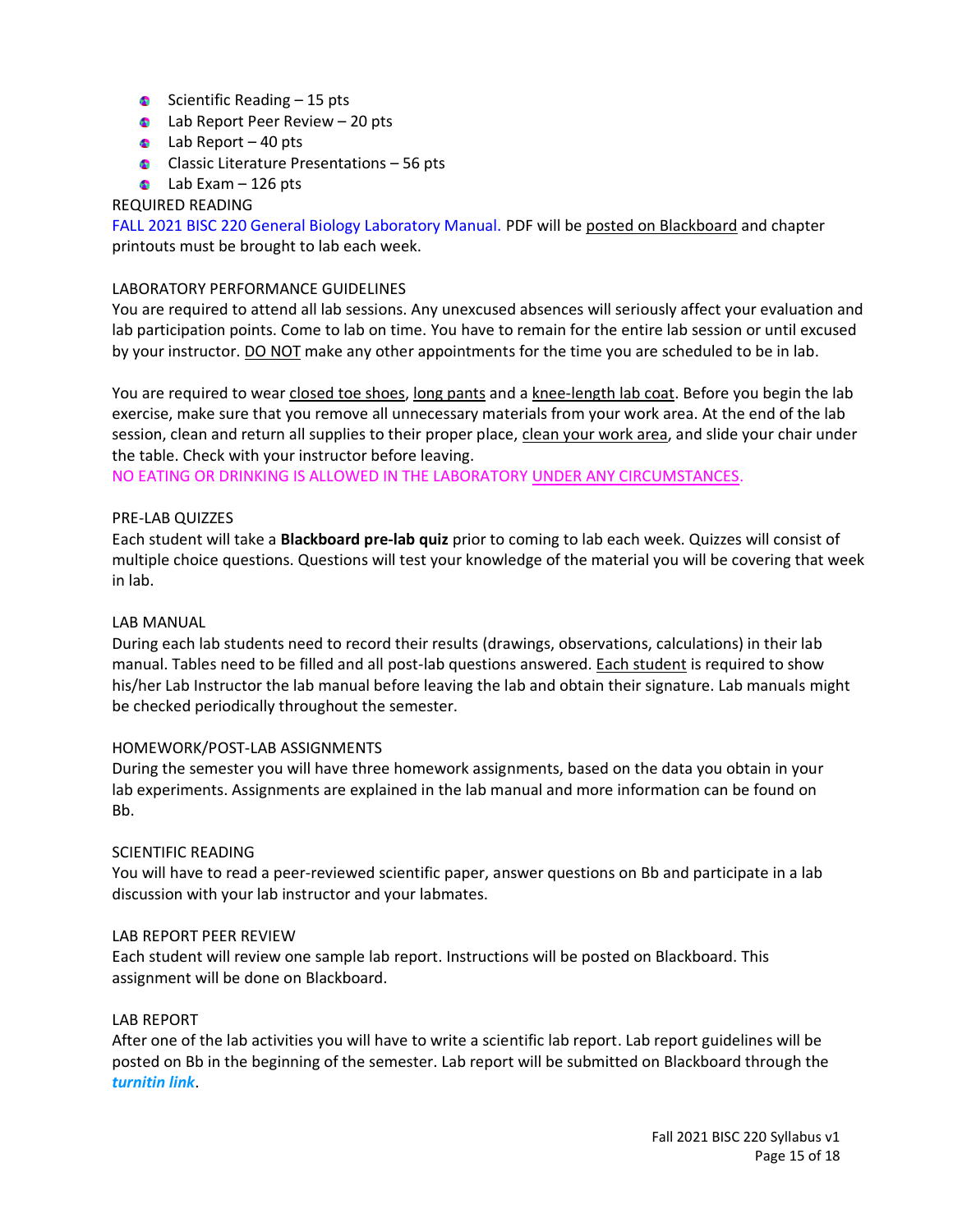## CLASSIC LITERATURE PRESENTATIONS

The last two lab meetings of the semester are reserved for PowerPoint presentations on classic papers from the cell biology/physiology literature and their relation to modern papers. The goals of this assignment are to give you a greater appreciation of the scientific literature and science as a process, as well as to work and communicate collaboratively with fellow students.

Briefly, groups of 3 students will pick one classic paper from a list of several dozen papers that will be provided. All these papers are widely recognized as having had a major impact on the evolution of our understanding of cell biology or physiology. Each group must then find a recent paper (published within the past 5 years) that directly follows from the classic paper. In the PowerPoint presentation, groups must explain the findings in the classic and modern paper, explain the connection between the two papers, discuss the significance of both studies, and suggest some follow-up experiments that should be done.

Complete and detailed instructions for this assignment will be presented during the first lab meeting and can be found in the document "*Classic Literature Presentation and Participation*" posted on Blackboard.

Credit will be assigned to each group based on the clarity of their presentation, understanding of the material, fulfillment of all aspects of the assignment, and their abilities to lead a discussion on the topic and to answer questions. Credit will also be given to non-presenting students based on their participation in discussing the presentations of others.

#### LAB EXAM

The cumulative lab exam will test your comprehension of the topics, concepts and exercises covered during the semester. Emphasis will be on application and analysis.

#### MISSED LAB EXAM

*It is your responsibility to be present on the days of the lab exams.* If you miss a lab exam due to a serious illness, you must present a valid excuse to the Lab Manager within 48 hours of the missed exam. A valid excuse is considered to be an official note from your doctor. Note that neither you, nor your doctor, need to tell us the nature of your illness; we just want to verify whether you were too ill to take the exam. If you miss an exam for non-illness related reasons, you must provide similarly convincing documentation of the emergency to the Lab Manager. If we judge your excuse to be valid, you will be allowed to take the lab exam in another lab section that week. If you do not have a valid excuse or fail to provide it within the allotted time, you will receive zero points for the missed lab exam.

#### MISSED LABS

If you miss a scheduled lab exercise due to illness or emergency, please contact the Lab Manager to see whether it will be possible to make up the exercise by attending an alternative lab section. For logistical reasons, it will not be possible to make up a missed lab exercise after Friday afternoon of the week in question. Therefore, students with labs scheduled on Fridays will have little or no alternative should they miss lab unexpectedly. Only a few requests for alternative labs can be accommodated, because only a few sections have available space. Therefore, it is very important for you to attend your scheduled lab section.

Students who wish to miss a lab for observance of a religious holy day should be aware of the University's policy on such absences, published at: [https://orl.usc.edu/life/calendar/absences/.](https://orl.usc.edu/life/calendar/absences/) Requests for such absences should be made by email addressed to the Lab Manager at least 2 weeks in advance of the absence. If the absence is approved, the instructors will determine a reasonable accommodation for the student.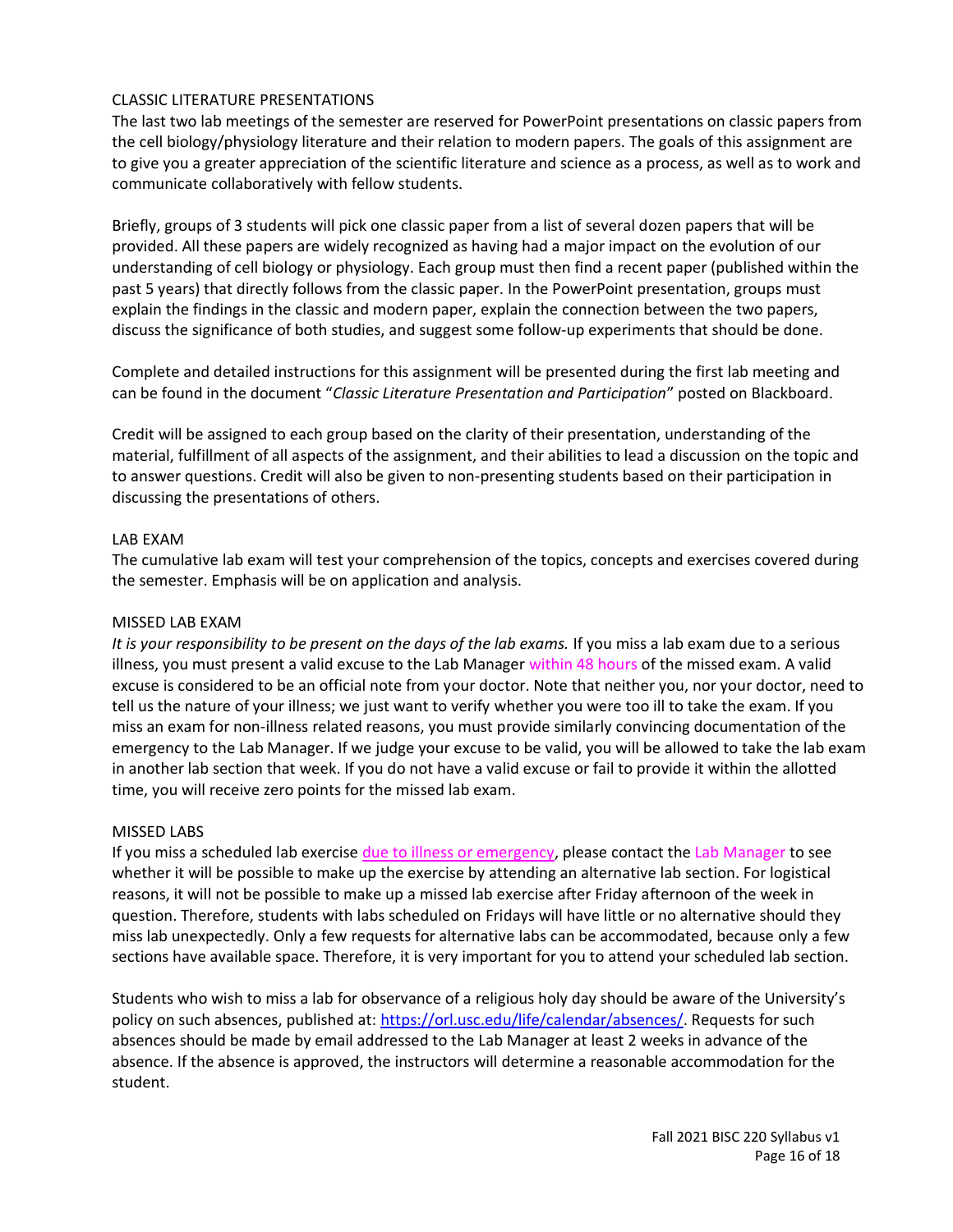Student-athletes who must miss occasional labs for legitimate reasons should bring or email the SAAS excuse letter to the Lab Manager at least 2 weeks in advance so alternatives can be arranged. Please note that no lab make-ups will be allowed during the week prior to a holiday, Thanksgiving break and for schoolunrelated activities.

# LAB SCORES

You can find scores for all your lab assignments on Blackboard: [https://blackboard.usc.edu.](https://blackboard.usc.edu/) Your lab scores will be posted under your LAB SECTION. Be sure to check for additional postings on a regular basis. It is the student's responsibility to immediately notify his/her Lab Instructor or Lab Manager in the event of any mistakes, so please check your Blackboard scores weekly.

## STUDENTS WITH DISABILITIES

Students requesting academic accommodations based on a disability are required to register with the Office of Disability Services and Programs (DSP) each semester. A letter of verification for approved accommodations can be obtained from DSP. Be sure to email the accommodations letter (PDF) to the Laboratory Manager as early in the semester as possible, preferably by September 10, 2021. DSP is located in GFS 120 and is open from 8:30 a.m. to 5:00 p.m., Monday through Friday. Their telephone number is 213-740-0776. If a student's approved accommodation is limited to extra time on examinations, the teaching staff of BISC 120 will provide the accommodation. For any other accommodation, such as a private room, reader or a scribe, students must make prior arrangements with the DSP office 2 weeks before the exam date. For more information please visit the following website: [http://sait.usc.edu/academicsupport/centerprograms/dsp/home\\_index.html.](http://sait.usc.edu/academicsupport/centerprograms/dsp/home_index.html)

## SOME DATES TO REMEMBER

| Aug 23        | First day of Fall semester classes                                                       |
|---------------|------------------------------------------------------------------------------------------|
| Sep 10        | Last day to register, add classes, and drop without a mark of "W" with<br>tuition refund |
| Sep 6         | Labor Day, University Holiday                                                            |
| Oct 8         | Last day to drop without a mark of "W", on transcript only, without tuition refund       |
| Oct 14-15     | <b>Fall recess</b>                                                                       |
| <b>Nov 12</b> | Last day to drop with a mark of "W"                                                      |
| Nov 24-28     | <b>Thanksgiving Break</b>                                                                |
| Dec 3         | Last day of Fall semester classes                                                        |
| Dec 4-7       | Study days                                                                               |
| TBD.          | Lecture Exam 4, Dec 15 at 9:00 AM                                                        |

# FINAL THOUGHTS

- Please forgive the length and detail of this syllabus. In a class like ours, with so many graded assignments and with grades so important to our students' academic and career goals, we feel it is important for everyone to know exactly what to expect.
- Rules and disclaimers aside, we hope that you will enjoy our mutual exploration of cell biology and physiology. The mechanisms we will study are of fundamental importance in all living things, and highly relevant to the understanding of human health and disease. We instructors promise to apply our decades of experience in teaching and research, as well as some of the latest pedagogical techniques, to present an interesting and informative course, assign grades fairly, and prepare you well for future studies in biology.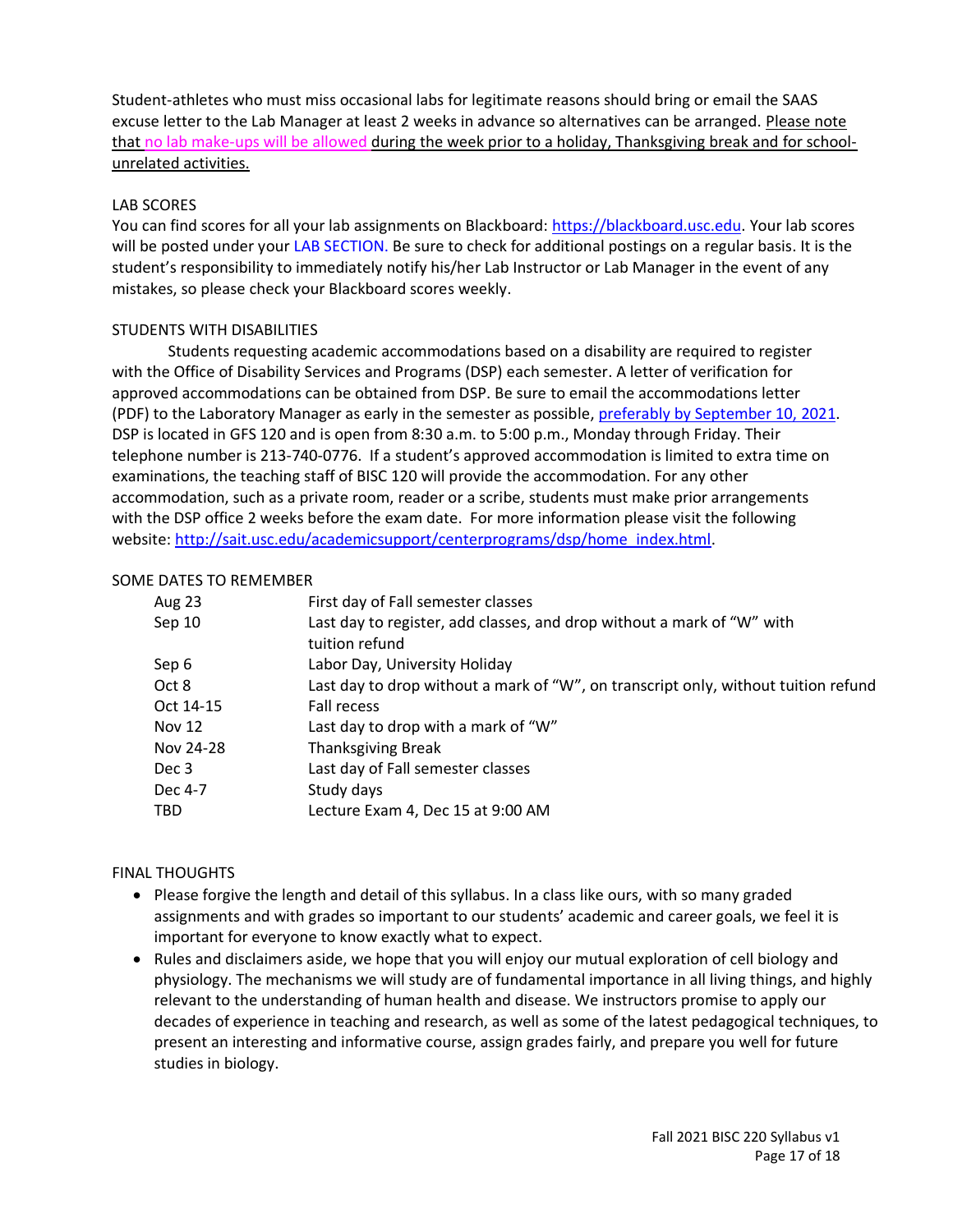### **BISC 220L General Biology Laboratory: SEAPHAGES Genomics** Department of Biological Sciences University of Southern California

*Course Overview* This course offers students an opportunity for a mentored research experience where they will learn how to apply the scientific method to make new discoveries and contribute to scientific knowledge.

> A previously isolated phage genome that was sequenced by Howard Hughes Medical Institute will be provided to our lab section. Students will develop their research experience by learning how to annotate the genome of this phage. They will compare the genes identified in their phage to other phages that have been sequenced by the SEA-PHAGES program in order to appreciate the diversity of actinobacteriophages. At the end of the semester each student will be included as a co-author when the genomes are submitted to GenBank. Students in the course are part of the National Research Initiative funded by the Howard Hughes Medical Institute.

This class won't be like other classes you've taken or may take. There will be minimal lecturing by faculty, and we will instead utilize class time to do research and discuss scientific concepts relevant to our work. This course is an inquiry-guided learning experience, and it is meant to be students' first mentored research project. Some gene calls are more difficult than others, and sometimes there is no "correct answer." Students will be challenged to make the best calls they can with the current information that is available.

#### *Faculty*

| <b>Name</b>              | <b>Email</b>                                   | <b>Office</b>  | <b>Office hours</b> |
|--------------------------|------------------------------------------------|----------------|---------------------|
| <b>Nancy Castro, PhD</b> | $rac{\log x}{\log x}$ neastro $\omega$ usc.edu | <b>ZHS 256</b> | <b>TBD</b>          |

#### *Section Meeting Times*

| <b>Section Meeting</b>    | <b>Section/Course</b> | <b>Instructors</b> | Email           |
|---------------------------|-----------------------|--------------------|-----------------|
| <b>Times</b>              | <b>Number</b>         |                    |                 |
| Thursday $2:00 - 4:50$ pm | 13023                 | Nancy Castro       | ncastro@usc.edu |
| Friday 8:00 - 10:50 am    | 13025                 | Nancy Castro       | ncastro@usc.edu |
| Friday $11:00 - 1:50$ pm  | 13026                 | Nancy Castro       | ncastro@usc.edu |
| Friday $2:00 - 4:50$ pm   | 13030                 | Nancy Castro       | ncastro@usc.edu |
|                           |                       |                    |                 |

| <i>Textbook</i> | No textbook is required. The required readings for the course include the SEA-PHAGES<br>Bioinformatics Guide, content unique to this course, and recently published papers on the course<br>topic. They will be available on Blackboard.                                                                                                                                                                                                                                                                                                                                                             |
|-----------------|------------------------------------------------------------------------------------------------------------------------------------------------------------------------------------------------------------------------------------------------------------------------------------------------------------------------------------------------------------------------------------------------------------------------------------------------------------------------------------------------------------------------------------------------------------------------------------------------------|
| Blackboard      | Course materials and announcements will be posted on Blackboard. You are expected to<br>check regularly for lecture notes, assignments, announcements, and other material. Main<br>communication with the class will be via Blackboard announcements. If you need help<br>accessing BB, contact the computer help desk at 213-740-5555.                                                                                                                                                                                                                                                              |
| Course Policies | Attendance is mandatory for each lab session and there will be no make-up labs. BISC 220L<br>SEA-PHAGES section is an authentic, research-based course, so making regular progress on your<br>research project is dependent on regular lab attendance and group work. Any absence must be<br>properly excused by a healthcare provider for an illness or a University official for University<br>business. If a class is missed due to technology problems, please contact the lab instructors via<br>email as soon as possible to determine the best way to make up the lab session and group work. |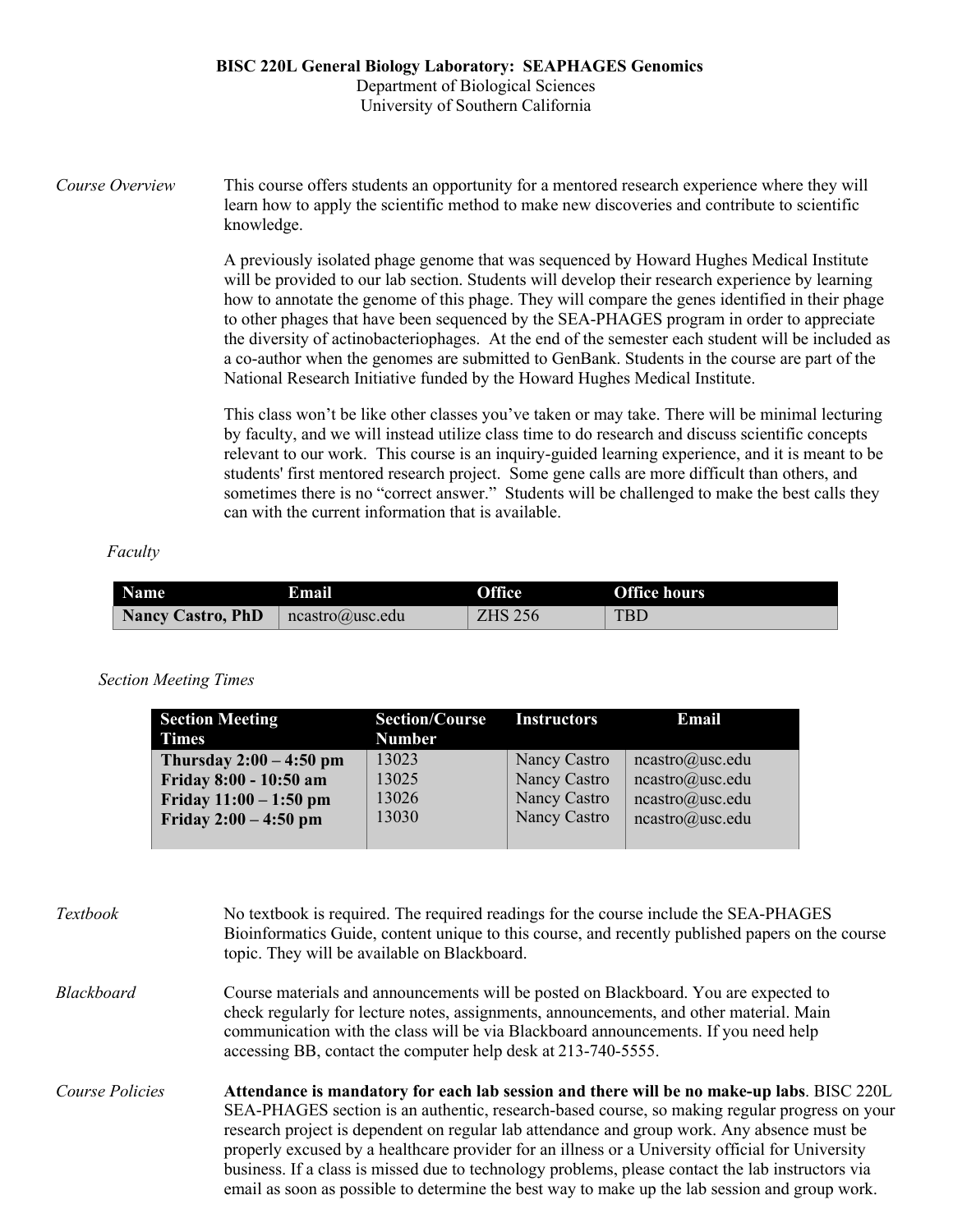| <i>Objectives</i> | At the end of the course, students will be able to:<br>a) Use a variety of computational software to correctly identify genes in phage                                                                                              |                                                                                                |  |  |
|-------------------|-------------------------------------------------------------------------------------------------------------------------------------------------------------------------------------------------------------------------------------|------------------------------------------------------------------------------------------------|--|--|
|                   | genomes that produce functional biological macromolecules in bacteriophages.                                                                                                                                                        |                                                                                                |  |  |
|                   | the phage life cycle.                                                                                                                                                                                                               | b) Describe basic bacteriophage genome properties and how genes of known function work in      |  |  |
|                   | the functions of most phage genes.                                                                                                                                                                                                  | c) Appreciate the diversity of phage genomes and discuss how little is currently known about   |  |  |
|                   | d) Read and assess primary literature and discuss what is currently know about phage biology<br>and gene function.                                                                                                                  |                                                                                                |  |  |
|                   | e) Submit finished gene calls in a timely and complete fashion.<br>f) Clearly and concisely communicate scientific findings to others during group discussions,<br>class presentations, and through a scientific laboratory report. |                                                                                                |  |  |
|                   |                                                                                                                                                                                                                                     |                                                                                                |  |  |
|                   |                                                                                                                                                                                                                                     |                                                                                                |  |  |
|                   | and present this work to members of the university.                                                                                                                                                                                 | g) Undergraduate students will present a research poster that summarizes our research findings |  |  |
| Grading           | Laboratory point distribution (361 points):                                                                                                                                                                                         |                                                                                                |  |  |
|                   | <b>Lab Notebook</b>                                                                                                                                                                                                                 | 60 pts $(15 \times 4)$                                                                         |  |  |
|                   | <b>Assignments and Quizzes</b>                                                                                                                                                                                                      | 56 pts (12 x 5)                                                                                |  |  |
|                   | <b>Genome Annotation</b>                                                                                                                                                                                                            | $115$ pts                                                                                      |  |  |
|                   | <b>Peer Review of Annotation</b>                                                                                                                                                                                                    | 20 pts                                                                                         |  |  |
|                   | <b>Poster Project</b>                                                                                                                                                                                                               | $60$ pts                                                                                       |  |  |
|                   | <b>Journal Article Presentation</b>                                                                                                                                                                                                 | $50$ pts                                                                                       |  |  |

**Assignments and Quizzes** – there will be assignments due throughout the term that will assess your overall understanding of the course objectives. Some may be given during class and some may be assigned as out-of-class work. Many of these are written into the course schedule, but additional assignments may arise and due dates may be adjusted throughout the semester. Unless otherwise noted in the course schedule, all assignments are due at the beginning of class. Any assignment handed in late will be docked 10% and will not be accepted after two days late without special permission from the instructor. Pre-lab assignments, such as quizzes and pre-lab notebook entries, are considered to be essential preparation for lab activities and will not be accepted late. Please note that arriving late to class or being absent for any reason does not alter the due date for any assignment.

**Genome annotation –** Students will work in teams to complete a thorough annotation of a bacteriophage genome. This group project will take several weeks to complete.

**Lab Notebook** – Students are required to use Google Docs or Google Sheets to maintain an electronic notebook that can be shared with your group and the instructors. Documenting your work in the lab is an essential part of developing your skills as scientists. Whenever possible you are expected to prepare your lab notebook with the title, objective, explanation, and protocol for the day's work. We will do the majority of data collection and analysis during the lab period. The notebooks are timestamped by the electronic notebook provider allowing the instructor to see when your work was completed. While we strongly encourage scientific discussions with your peers, your assignments and analysis of experiments in your notebook must be your own work.

**Final Project and Poster** – Students will be working in groups to collect data and analyze experiments. At the end of the semester, each group will assemble a scientific poster to be displayed in the Biological Sciences department and can be presented at a later time at the undergraduate research symposium.

# **Names/Nicknames and Pronouns**

Course rosters are provided to instructors by the University with students' legal names as they were originally provided to the University, but we want to be sure that we are addressing you properly. We will gladly honor your request to be addressed by an alternate name or gender pronoun(s) that differ from your official University records. Please let us know of this early in the semester so that we can update our records.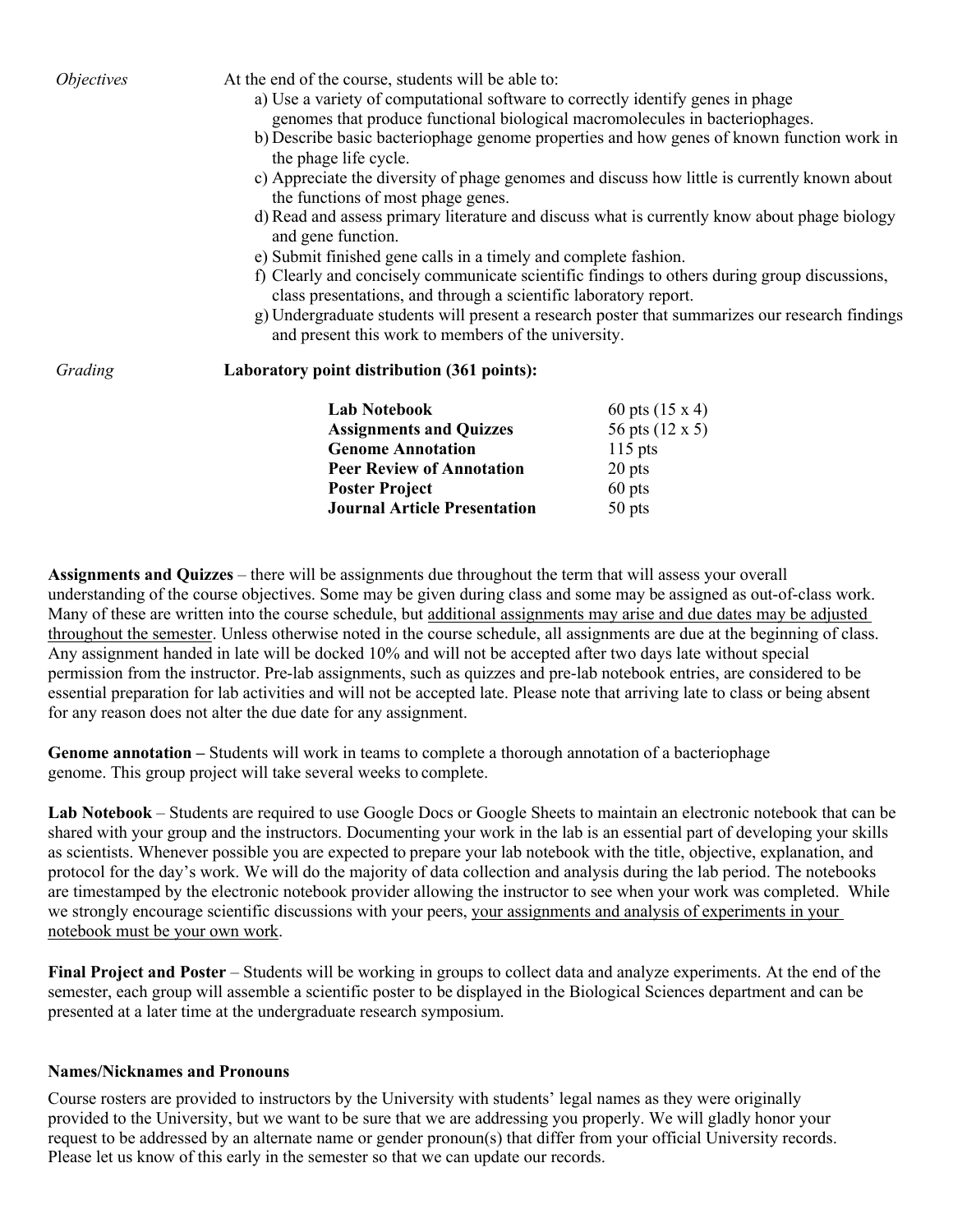# **Email Policy**

University addresses will be used for all email correspondence. Please remember that emails are a professional correspondence and write them accordingly. Every attempt will be made to respond to emails within 24 hours of receiving them during the week. Email response during the weekend may take up to 48 hours for a response.

Students should also read e-mail sent to their University account on a regular basis. Failure to read and react to University communications in a timely manner does not absolve the student from knowing and complying with the content of the communications.

#### **Assignment Re-Grading Policy**

You may request a re-grade of any portion of an assignment by submitting your request in writing and explaining why you think the grading was in error. You must include a detailed justification for the correctness of your answer, including references to the text used in the course (text, page, paragraph). This request must be submitted to the instructor within one week (5 business days) after the date the assignment is returned/grade is posted to Canvas. Unless the re-grade isdue to an additional error, please be aware that your entire assignment may be reevaluated and any question that was graded incorrectly (in your favor) may also be re-graded resulting in points deducted from your total. Regrading requests raised beyond a week after an assignment has been returned/grade is posted will not be addressed.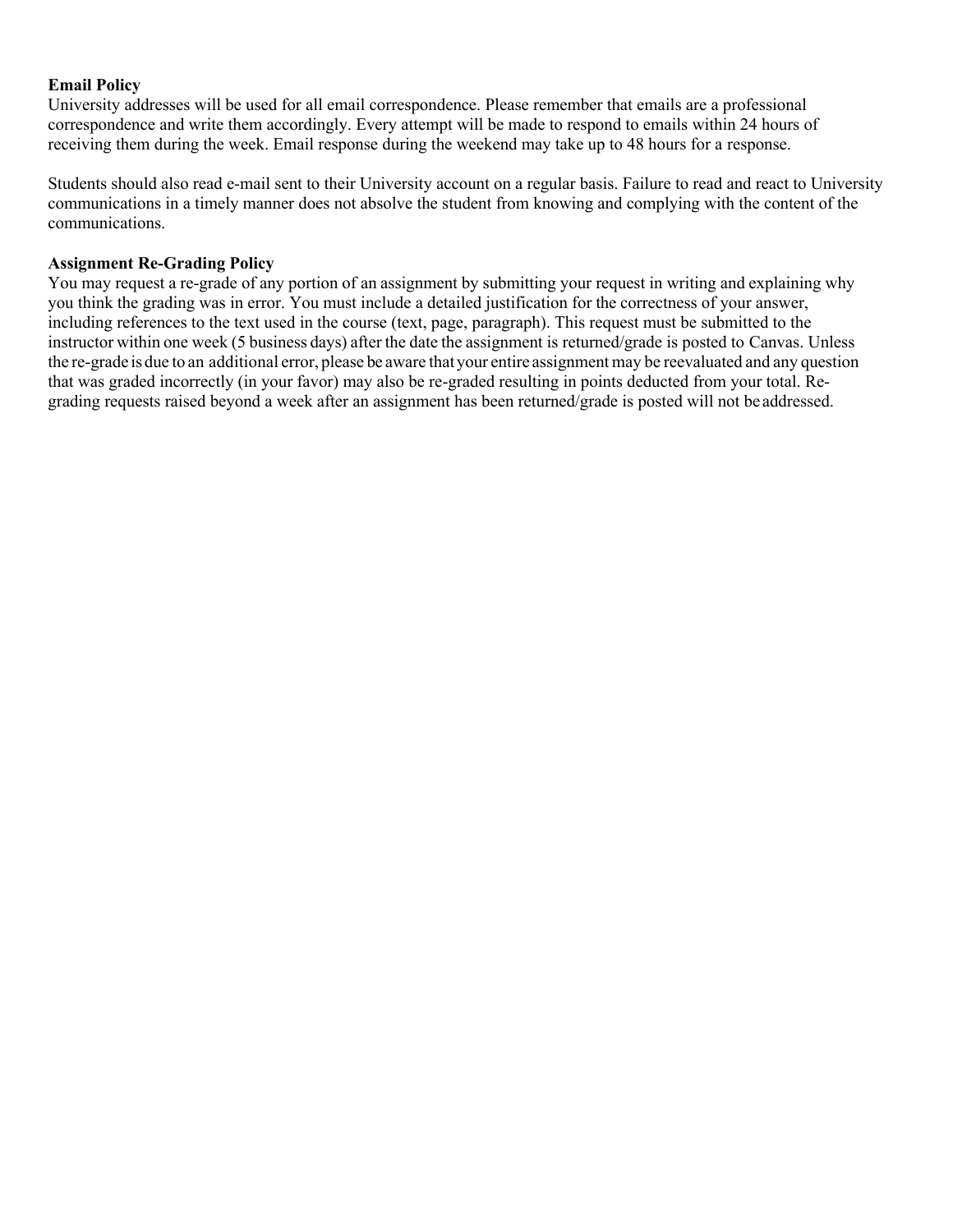# **BISC 220L SEA-PHAGES Lab** *General Biology Laboratory – SEA-PHAGES* **Fall 2021 SYLLABUS - COURSE SCHEDULE**

**Bring a computer to every lab session, as you will work in a Google electronic lab notebook and with multiple software programs. Laboratory Notebook entries are to be completed independently of other students and will be presented and evaluated regularly in lab. Assignments in the course are also to be completed independently, except where specifically indicated. Refer to individual assignment instructions for guidance.**

**This schedule is tentative and subject to change based on the progress of experiments. Most recent update: 7/12/2021**

| Week | <b>Dates</b> | <b>Lab Activities and Discussion</b>                                                                                                                                                                                                                           | Assignment(s) to prepare for this week's lab |
|------|--------------|----------------------------------------------------------------------------------------------------------------------------------------------------------------------------------------------------------------------------------------------------------------|----------------------------------------------|
| 1    | Aug. 26-27   | Introduction to course<br>T.<br>2. Overview of lab and syllabus policies<br>3. Goals of the SEA-PHAGES program<br>a. First semester review<br>What does it mean to annotate a genome?<br>b.<br>Review of prokaryotic genetics<br>c.<br>d. Comparative genomics |                                              |
|      |              |                                                                                                                                                                                                                                                                |                                              |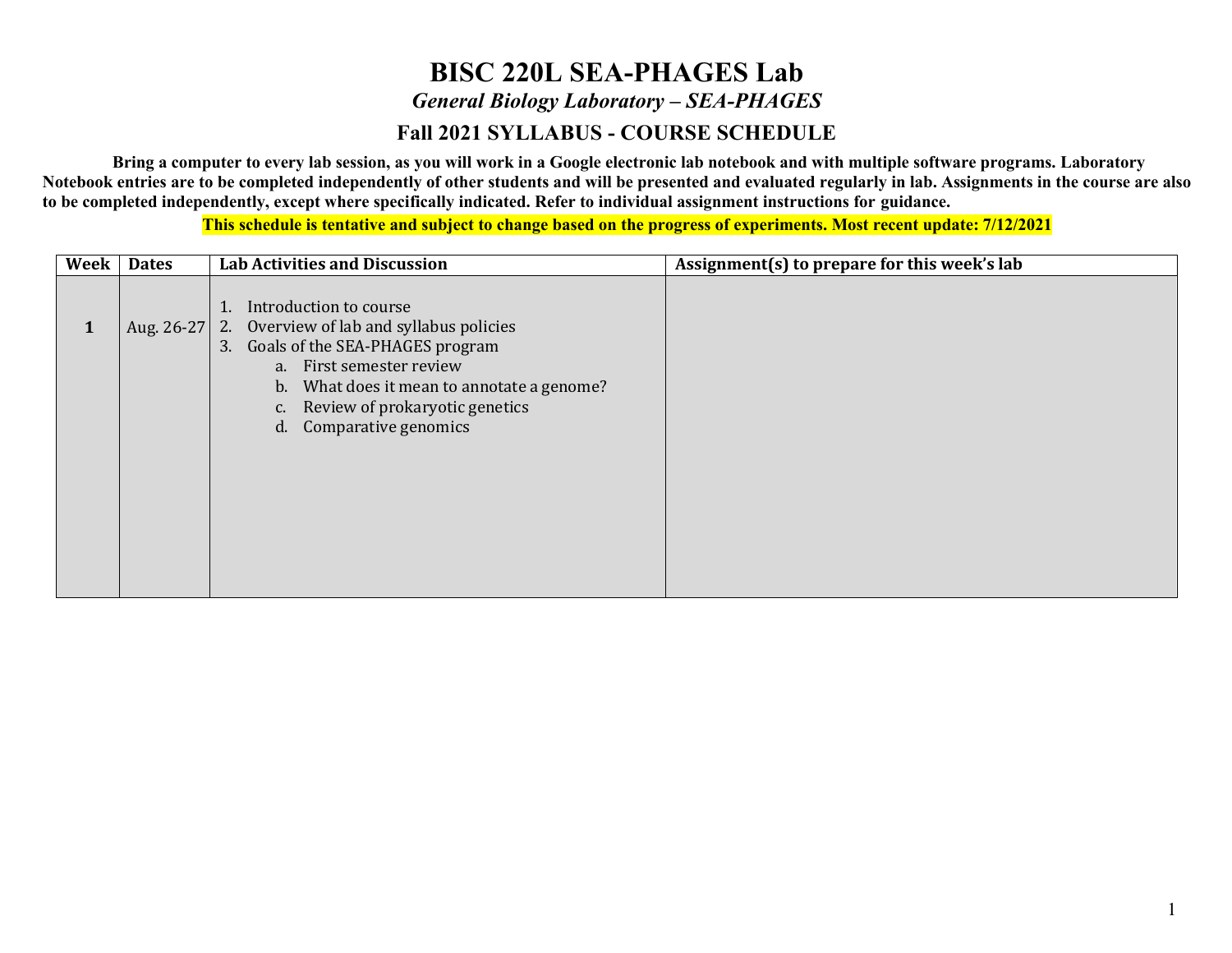| 2 | Sep. 2-3  | 1. Introduction to course software and websites<br>e. Google Doc<br><b>DNA Master</b><br>Phamerator<br>g.<br>h. PhagesDB.org<br><b>WEEK 2 QUIZ after class</b>                                                                                                                                                                                                                                         | <b>READ: SEA-PHAGES Bioinformatics Guide-Introduction Section</b><br><b>READ:</b> SEA-PHAGES Phage Discovery Guice-Introduction to<br><b>Bioinformatics</b><br><b>ASSIGNMENT</b> (due next week): make sure you have<br>working DNA Master on your computer (via VM on Mac<br>or PC), create account on phamerator.org<br><b>ASSIGNMENT (due next week):</b> read Bioinformatics guide and<br>prepare for in-class discussion next week<br><b>Pre-lab WEEK 3 QUIZ</b> |
|---|-----------|--------------------------------------------------------------------------------------------------------------------------------------------------------------------------------------------------------------------------------------------------------------------------------------------------------------------------------------------------------------------------------------------------------|-----------------------------------------------------------------------------------------------------------------------------------------------------------------------------------------------------------------------------------------------------------------------------------------------------------------------------------------------------------------------------------------------------------------------------------------------------------------------|
| 3 | Sep. 9-10 | Preliminary review of genome and annotation guide<br>2. Annotating the practice genome: Is it a gene?<br><b>GeneMark and Glimmer</b><br>GeneMark graphical output<br>$\bullet$<br>Guiding principles of genome annotation<br>$\bullet$<br>3. Annotating the practice genome: Where does it start?<br>BlastP (PhagesDB, DNA Master, NCBI)<br>$\bullet$<br>Starterator<br><b>RBS Scores</b><br>$\bullet$ | <b>READ: SEA-PHAGES Bioinformatics Guide-Bacteriophage Biology</b><br><b>READ: SEA-PHAGES Bioinformatics Guide-Programs (review all)</b><br><b>Pre-lab WEEK 4 QUIZ</b>                                                                                                                                                                                                                                                                                                |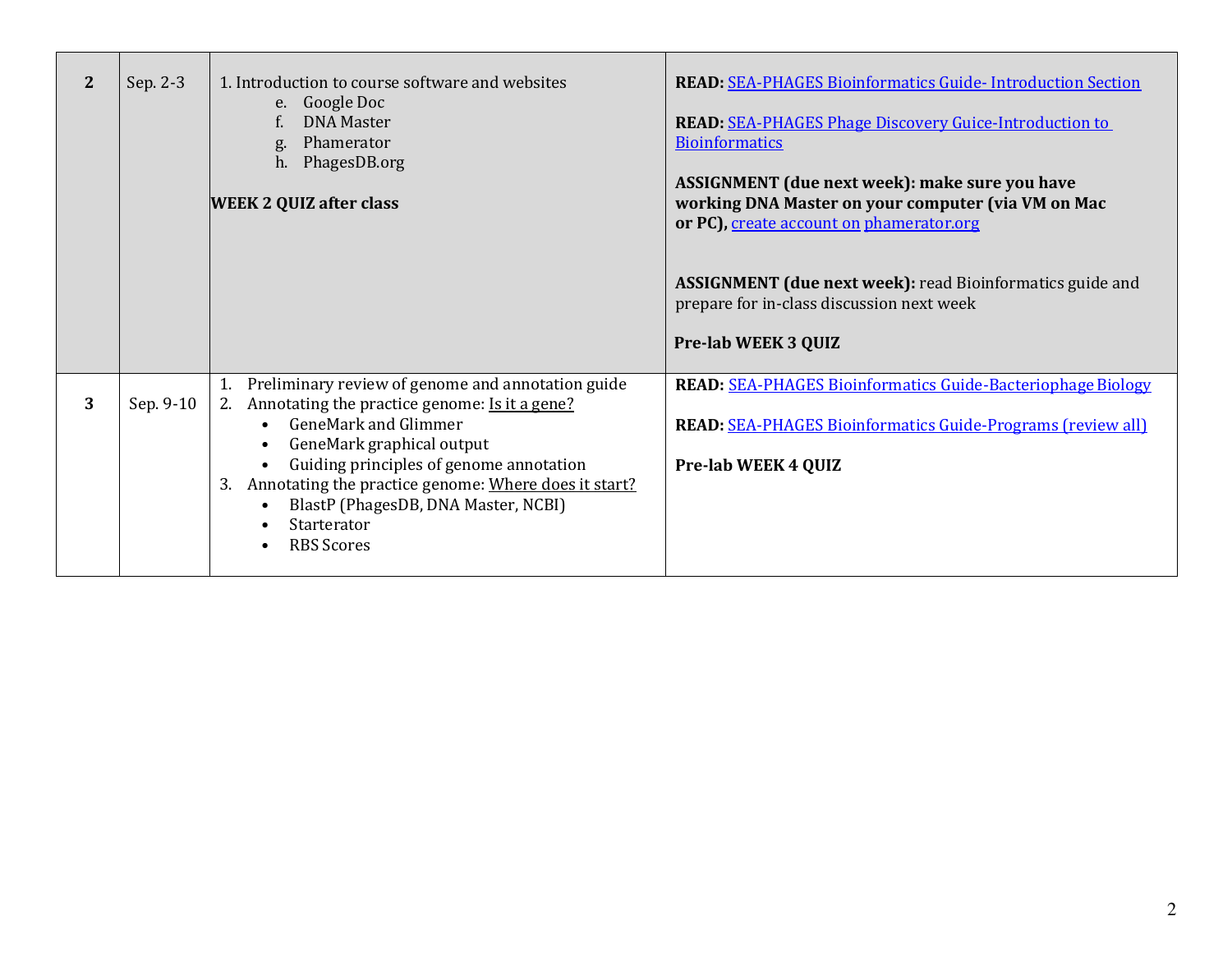| <b>Week</b> | <b>Dates</b> | <b>Lab Activities and Discussion</b>                                                                                                                                                                                                                                                                                 | Assignment(s) to prepare for lab                                                                                                                                                                                               |
|-------------|--------------|----------------------------------------------------------------------------------------------------------------------------------------------------------------------------------------------------------------------------------------------------------------------------------------------------------------------|--------------------------------------------------------------------------------------------------------------------------------------------------------------------------------------------------------------------------------|
| 4           | Sept. 16-17  | Review of blasted DNA Master genome<br>a. Introduction to DNA Master<br>2. Annotating the practice genome: What is the function?<br>a. BlastP<br>Phamerator<br>h.<br>HHPred<br>$C_{\cdot}$                                                                                                                           | <b>READ: SEA-PHAGES Bioinformatics Guide-Bioinformatics Basics</b><br><b>READ: SEA-PHAGES Bioinformatics Guide-DNA Master</b><br><b>READ: SEA-PHAGES Bioinformatics Guide-Mechanics (DNA Master)</b>                           |
|             |              |                                                                                                                                                                                                                                                                                                                      | <b>Pre-lab WEEK 5 QUIZ</b>                                                                                                                                                                                                     |
| 5           | Sept. 23-24  | Annotation decision tree process<br>1.<br>Is the gene call supported by strong evidence?<br>a.<br>Is the called start site the best possible choice?<br>b.<br>Do you have evidence to propose a function for<br>c.<br>this gene? Gathering evidence for functional<br>assignments<br>2. Begin annotation assignments | <b>READ: SEA-PHAGES Bioinformatics Guide-Phage Annotation.</b><br><b>Genomics, and Data Interpretation</b><br><b>READ: SEA-PHAGES Bioinformatics Guide-Documenting Your</b><br><b>Annotation</b><br><b>Pre-lab WEEK 6 QUIZ</b> |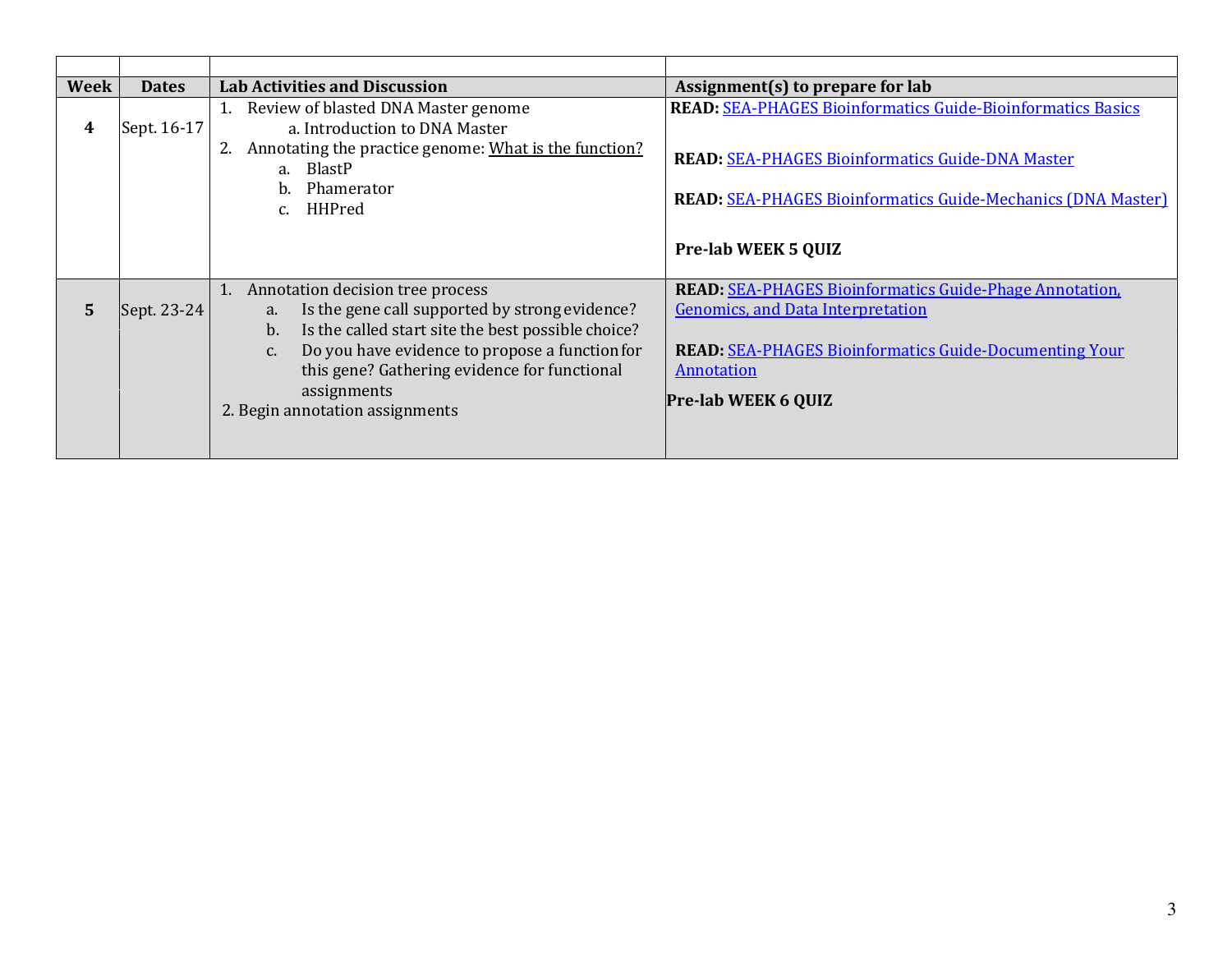| Week           | <b>Dates</b>        | <b>Lab Activities and Discussion</b>                                                                                                                                                                                                                                                                                                          | Assignment(s) to prepare for lab                                                                                                                                                                                                |
|----------------|---------------------|-----------------------------------------------------------------------------------------------------------------------------------------------------------------------------------------------------------------------------------------------------------------------------------------------------------------------------------------------|---------------------------------------------------------------------------------------------------------------------------------------------------------------------------------------------------------------------------------|
| 6              | Sept. 30-<br>Oct. 1 | 1. Annotation decision tree process<br><b>Introduction to PECAAN</b><br>a.<br>Gathering evidence for functional assignments<br>b.<br>Evaluating gaps in the annotation<br>c.<br>Special circumstances: tRNAs and frameshifts<br>d.<br>Work on annotations in work groups<br><b>ASSIGNMENT:</b> notebook check (15 pts; due at the end of lab) | <b>READ: SEA-PHAGES Bioinformatics Guide-Programs (PECAAN)</b><br><b>Pre-lab WEEK 7 QUIZ</b>                                                                                                                                    |
| $\overline{7}$ | Oct. 7-8            | 1. Work on annotations in work groups                                                                                                                                                                                                                                                                                                         | <b>TEAM ASSIGNMENT:</b> work on annotations<br><b>Pre-lab WEEK 9 QUIZ</b>                                                                                                                                                       |
| 8              |                     | <b>NO LABS - Fall Recess</b>                                                                                                                                                                                                                                                                                                                  |                                                                                                                                                                                                                                 |
| 9              | Oct. 21-22          | 1. Annotation group work: resolving discrepancies<br>Generating DNA Master notes files using PECAAN<br>a.<br>Checking gaps<br>b.<br>tRNAs and special cases<br>C.<br><b>ASSIGNMENT:</b> notebook check (15 pts; due at the end of lab)                                                                                                        | READ: SEA-PHAGES Bioinformatics Guide-Final .dnam5 File-<br><b>Minimal Version</b><br>READ: SEA-PHAGES Bioinformatics Guide-Final .dnam5 File -<br><b>Complete Notes Version</b><br><b>TEAM ASSIGNMENT:</b> work on annotations |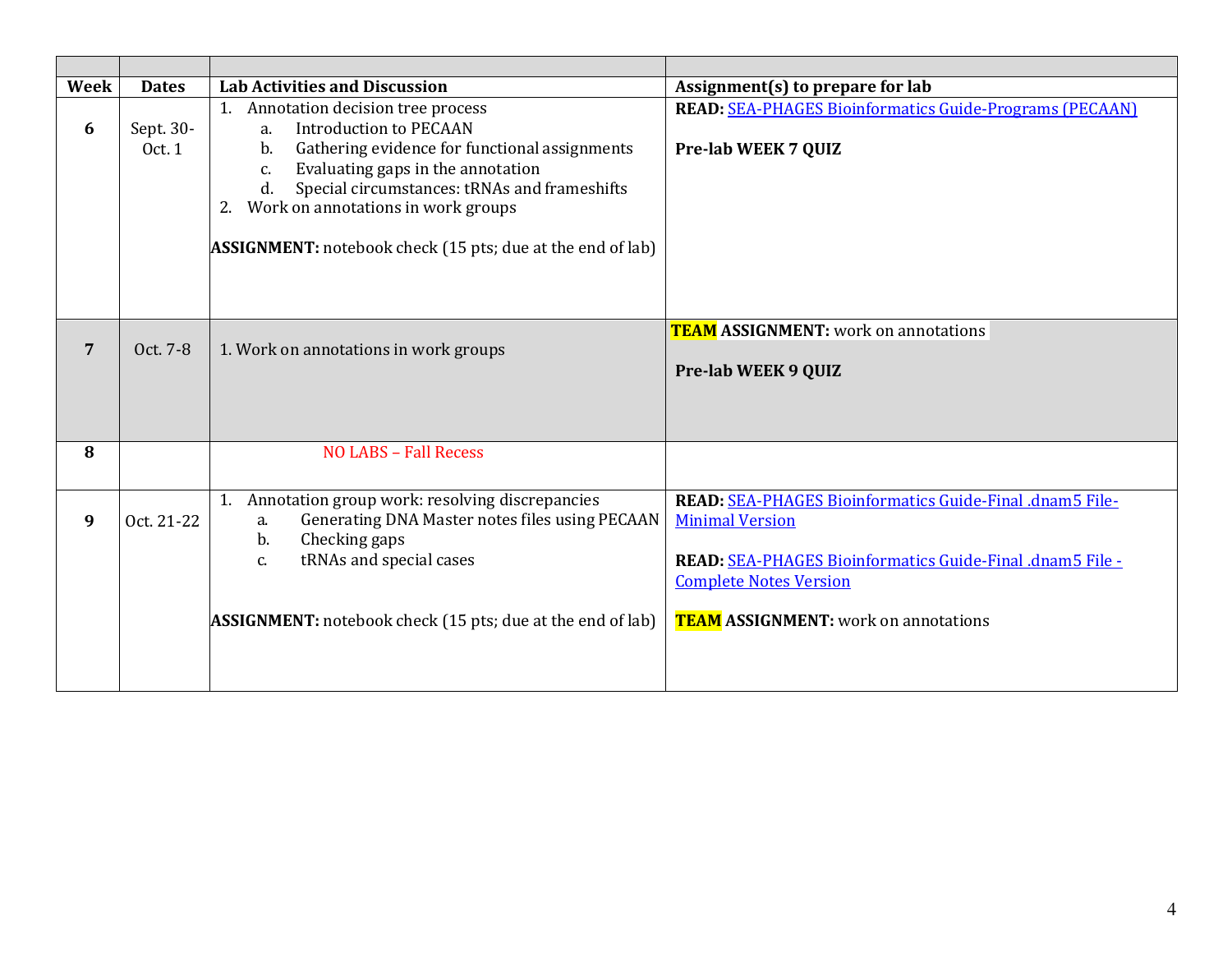| Assignment(s) to prepare for lab                                         |  |
|--------------------------------------------------------------------------|--|
|                                                                          |  |
| <b>ASSIGNMENT:</b> come prepared to present two gene calls, start and    |  |
|                                                                          |  |
|                                                                          |  |
| <b>TEAM ASSIGNMENT:</b> draft Introduction section for poster due at the |  |
|                                                                          |  |
|                                                                          |  |
| TEAM ASSIGNMENT: final annotation file in PECAAN due Week 13 at          |  |
| the beginning of lab (phage pages will be locked from further editing)   |  |
|                                                                          |  |
| <b>ASSIGNMENT:</b> come prepared to present two gene calls, start and    |  |
|                                                                          |  |
|                                                                          |  |
| <b>TEAM ASSIGNMENT:</b> draft methods flow diagram for poster due at     |  |
|                                                                          |  |
|                                                                          |  |
|                                                                          |  |
|                                                                          |  |
| <b>ASSIGNMENT:</b> come prepared to present two gene calls, start and    |  |
|                                                                          |  |
| TEAM ASSIGNMENT: draft Results section for poster due at the             |  |
|                                                                          |  |
|                                                                          |  |
|                                                                          |  |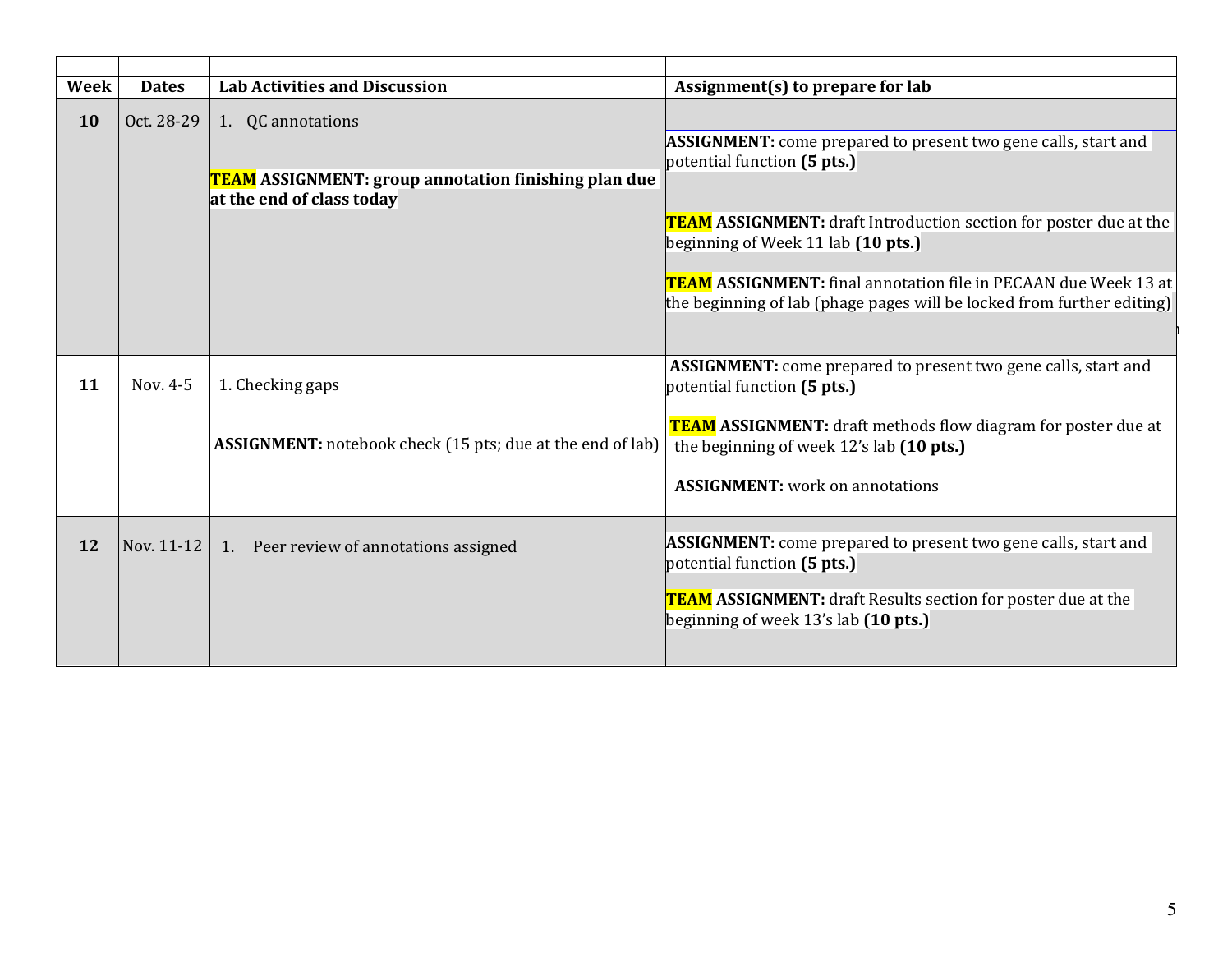| Week | <b>Dates</b> | <b>Lab Activities and Discussion</b>                                                                                                                                                                                                               | Assignment(s) to prepare for lab                             |
|------|--------------|----------------------------------------------------------------------------------------------------------------------------------------------------------------------------------------------------------------------------------------------------|--------------------------------------------------------------|
| 13   | Nov. 18-19   | Journal Club student presentations<br>(turn in peer review if not presenting, 3 pts.)<br><b>ASSIGNMENT:</b><br>Peer Review of annotations due (20 pts.)<br>Final annotations due at end of class<br>notebook check (15 pts; due at the end of lab) | <b>TEAM ASSIGNMENT:</b> work on posters                      |
| 14   | Nov. 25-26   | No Labs - Thanksgiving Break                                                                                                                                                                                                                       |                                                              |
| 15   | Dec. 2-3     | Journal Club student presentation<br>(turn in peer review, if not presenting, 3 pts.)<br>Post-course survey                                                                                                                                        | <b>TEAM</b> Final poster due in Box folder by the end of lab |

**Any changes to the syllabus will be announced in class and on Blackboard.**